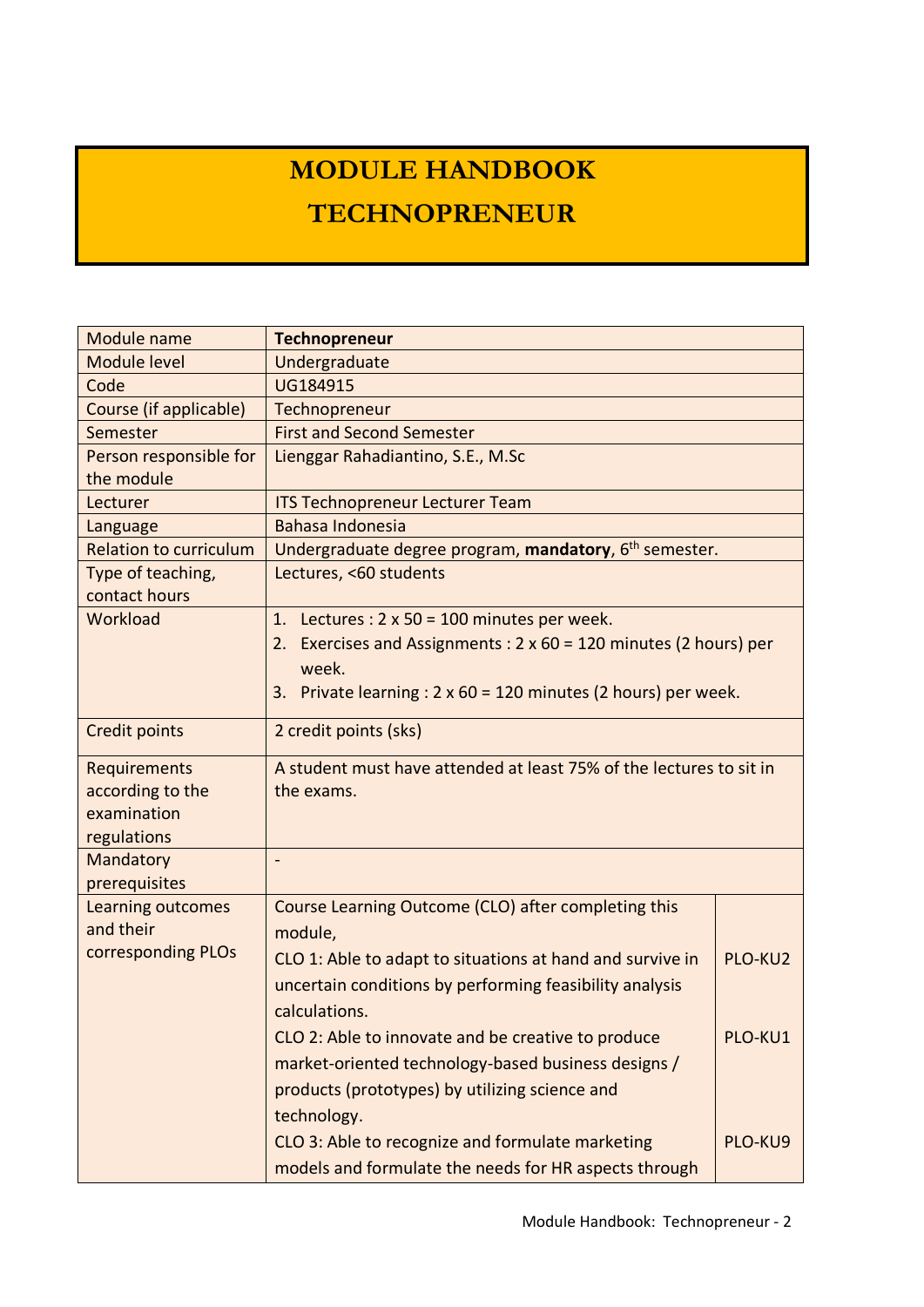|                      | a marketing strategy approach based on the stages                               |         |
|----------------------|---------------------------------------------------------------------------------|---------|
|                      | which are manifested in simulations to build a sense of                         |         |
|                      | team responsibility that promotes business ethics.                              |         |
|                      | CLO 4: Able to compile a financial plan and formulate the                       | PLO-S5  |
|                      | needs for operational aspects which can be applied in a                         |         |
|                      | business proposal.                                                              |         |
|                      | CLO 5: Able to compile attractive business plan                                 | PLO-KU2 |
|                      | proposals and persuade investors                                                |         |
| Content              | This course provides students with understanding and skills to                  |         |
|                      | identify and evaluate technology-based business opportunities in                |         |
|                      | accordance with the student's area of expertise, as well as to                  |         |
|                      | develop these business opportunities. This course combines the                  |         |
|                      | theoretical introduction and hands-on experience in an integrated               |         |
|                      | manner in developing business ideas and opportunities. In the end,              |         |
|                      | students are expected to be able to pour business opportunities into            |         |
| Study and            | an effective business plan.                                                     |         |
| examination          | <b>Group presentation</b><br>Assignment 1, 2, 3, 4, 5, 6                        |         |
| requirements and     | Mid-term examination                                                            |         |
| forms of examination | <b>Final examination</b><br>$\bullet$                                           |         |
|                      |                                                                                 |         |
| Media employed       | LCD, whiteboard, websites (myITS Classroom), zoom.                              |         |
| <b>Reading list</b>  | Main:                                                                           |         |
|                      | Technopreneurship<br>$1.$ ITS<br>Development<br>Team.                           | (2015). |
|                      | Technopreneurship. Surabaya: ITS Press.                                         |         |
|                      | Supporting:                                                                     |         |
|                      | 1. Barringer, B. R., & Ireland, R. D. (2010). Entrepreneurship:                 |         |
|                      | Successfully launching new ventures. Upper Saddle River, N.J:<br>Prentice Hall. |         |
|                      | 2. International Labor Organization, Generate Your Business                     |         |
|                      | Idea.                                                                           |         |
|                      | International Labor Organization, Starting Business.<br>3.                      |         |
|                      | Osterwalder, A., Pigneur, Y., & Clark, T. (2010). Business<br>4.                |         |
|                      | model generation: A handbook for visionaries, game                              |         |
|                      | changers, and challengers. Hoboken, NJ: Wiley.                                  |         |
|                      | 5. William, B. K., Sawyer, S. C., Berston, S., (2013). Business: A              |         |
|                      |                                                                                 |         |
|                      | Kotler, Philips (2002). Marketing Management. Erlangga<br>6.                    |         |
|                      |                                                                                 |         |
|                      | Practical Introduction. Upper Saddle River, N.J: Prentice Hall.                 |         |
|                      | (Translated edition).                                                           |         |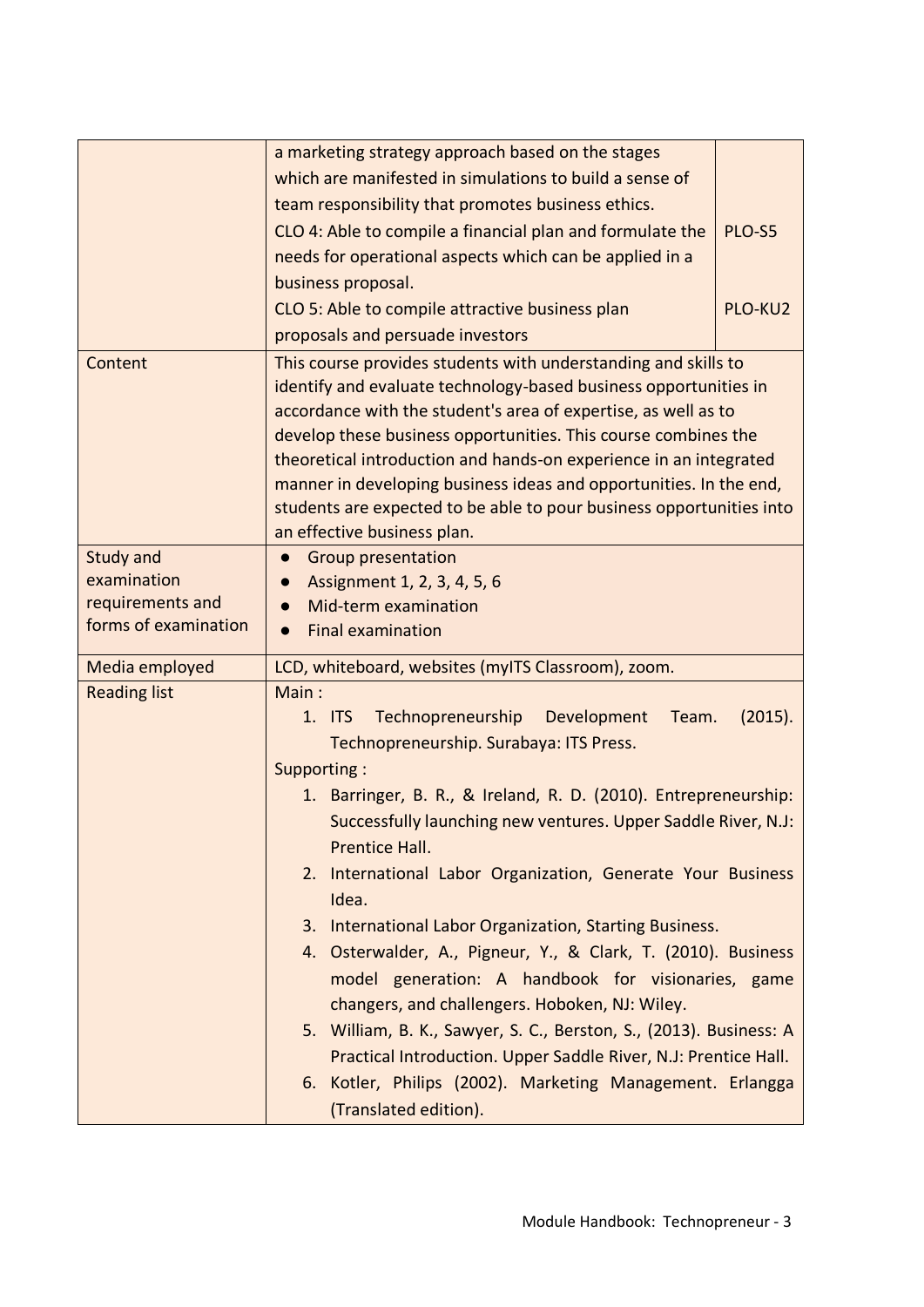## **I. Rencana Pembelajaran Semester / Semester Learning Plan**

| <b>INSTITUT TEKNOLOGI SEPULUH NOPEMBER (ITS)</b>                    |                                                                                                              |                                                                                                                                 |                                           |                                                             |       |                                                   |                                                  | <b>Document</b> |  |
|---------------------------------------------------------------------|--------------------------------------------------------------------------------------------------------------|---------------------------------------------------------------------------------------------------------------------------------|-------------------------------------------|-------------------------------------------------------------|-------|---------------------------------------------------|--------------------------------------------------|-----------------|--|
|                                                                     | FACULTY OF INTELLIGENT ELECTRICAL AND INFORMATICS TECHNOLOGY<br>Code<br>DEPARTMENT OF BIOMEDICAL ENGINEERING |                                                                                                                                 |                                           |                                                             |       |                                                   |                                                  |                 |  |
|                                                                     | <b>SEMESTER LEARNING PLAN</b>                                                                                |                                                                                                                                 |                                           |                                                             |       |                                                   |                                                  |                 |  |
| <b>MATA KULIAH (MK)</b><br><b>COURSE</b>                            |                                                                                                              | <b>KODE</b><br><b>CODE</b>                                                                                                      | <b>Rumpun MK</b><br><b>Course Cluster</b> | <b>BOBOT</b> (sks)<br><b>Credits</b>                        |       |                                                   | <b>Tgl Penyusunan</b><br><b>Compilation Date</b> |                 |  |
| <b>Technopreneur</b><br><b>Technopreneur</b>                        |                                                                                                              | UG184915                                                                                                                        | <b>ITS Compulsory</b>                     | $T=2$                                                       | $P=0$ | V <sub>1</sub>                                    | July 11, 2020                                    |                 |  |
| <b>OTORISASI / PENGESAHAN</b><br><b>AUTHORIZATION / ENDORSEMENT</b> |                                                                                                              | <b>Dosen Pengembang RPS</b><br>Developer Lecturer of Semester Learning Plan                                                     |                                           | <b>Koordinator RMK</b><br><b>Course Cluster Coordinator</b> |       | <b>Ka DEPARTEMEN</b><br><b>Head of Department</b> |                                                  |                 |  |
|                                                                     |                                                                                                              |                                                                                                                                 |                                           |                                                             |       |                                                   |                                                  |                 |  |
|                                                                     |                                                                                                              | (Lienggar Rahadiantino, S.E., M.Sc)                                                                                             |                                           | (M. Hilman Fatoni, S.T., M.T.)                              |       | (Dr. Achmad Arifin, S.T., M.Eng.)                 |                                                  |                 |  |
| Capaian                                                             |                                                                                                              | CPL-PRODI yang dibebankan pada MK                                                                                               |                                           |                                                             |       |                                                   |                                                  |                 |  |
| Pembelajaran                                                        |                                                                                                              | <b>PLO Program Charged to The Course</b>                                                                                        |                                           |                                                             |       |                                                   |                                                  |                 |  |
|                                                                     | CPL-S4                                                                                                       | Berperan sebagai warga negara yang bangga dan cinta tanah air, memiliki nasionalisme serta rasa tanggungjawab pada negara dan   |                                           |                                                             |       |                                                   |                                                  |                 |  |
| <b>Learning</b>                                                     | PLO-S4                                                                                                       | bangsa.                                                                                                                         |                                           |                                                             |       |                                                   |                                                  |                 |  |
| <b>Outcomes</b>                                                     |                                                                                                              | Acting as a citizen who is proud and loves the country, has nationalism and a sense of responsibility to the country and nation |                                           |                                                             |       |                                                   |                                                  |                 |  |
|                                                                     | <b>CPL-S10</b>                                                                                               | Semangat kemandirian, kejuangan, dan kewirausahaan.                                                                             |                                           |                                                             |       |                                                   |                                                  |                 |  |
|                                                                     | PLO-S10                                                                                                      | Spirit of independence, struggle and entrepreneurship.                                                                          |                                           |                                                             |       |                                                   |                                                  |                 |  |
|                                                                     | CPL-S11                                                                                                      | Berusaha secara maksimal untuk mencapai hasil yang sempurna.                                                                    |                                           |                                                             |       |                                                   |                                                  |                 |  |
|                                                                     | PLO-S11                                                                                                      | Strive for maximum effort to achieve perfect results.                                                                           |                                           |                                                             |       |                                                   |                                                  |                 |  |
|                                                                     | CPL-S12                                                                                                      | Bekerja sama untuk dapat memanfaatkan semaksimal mungkin potensi yang dimiliki.                                                 |                                           |                                                             |       |                                                   |                                                  |                 |  |
|                                                                     | PLO-S12                                                                                                      | Work together to be able to make the most of own's potential.                                                                   |                                           |                                                             |       |                                                   |                                                  |                 |  |
|                                                                     | CPL-KU2                                                                                                      | Mampu menunjukkan kinerja mandiri, bermutu, dan terukur.                                                                        |                                           |                                                             |       |                                                   |                                                  |                 |  |
|                                                                     | PLO-KU2                                                                                                      | Able to demonstrate independent, quality and measurable performance.                                                            |                                           |                                                             |       |                                                   |                                                  |                 |  |
|                                                                     | CPL-KU7                                                                                                      | Mampu bertanggungjawab atas pencapaian hasil kerja kelompok dan melakukan supervisi dan evaluasi terhadap penyelesaian          |                                           |                                                             |       |                                                   |                                                  |                 |  |
|                                                                     |                                                                                                              | pekerjaan yang ditugaskan kepada pekerja yang berada di bawah tanggung jawabnya.                                                |                                           |                                                             |       |                                                   |                                                  |                 |  |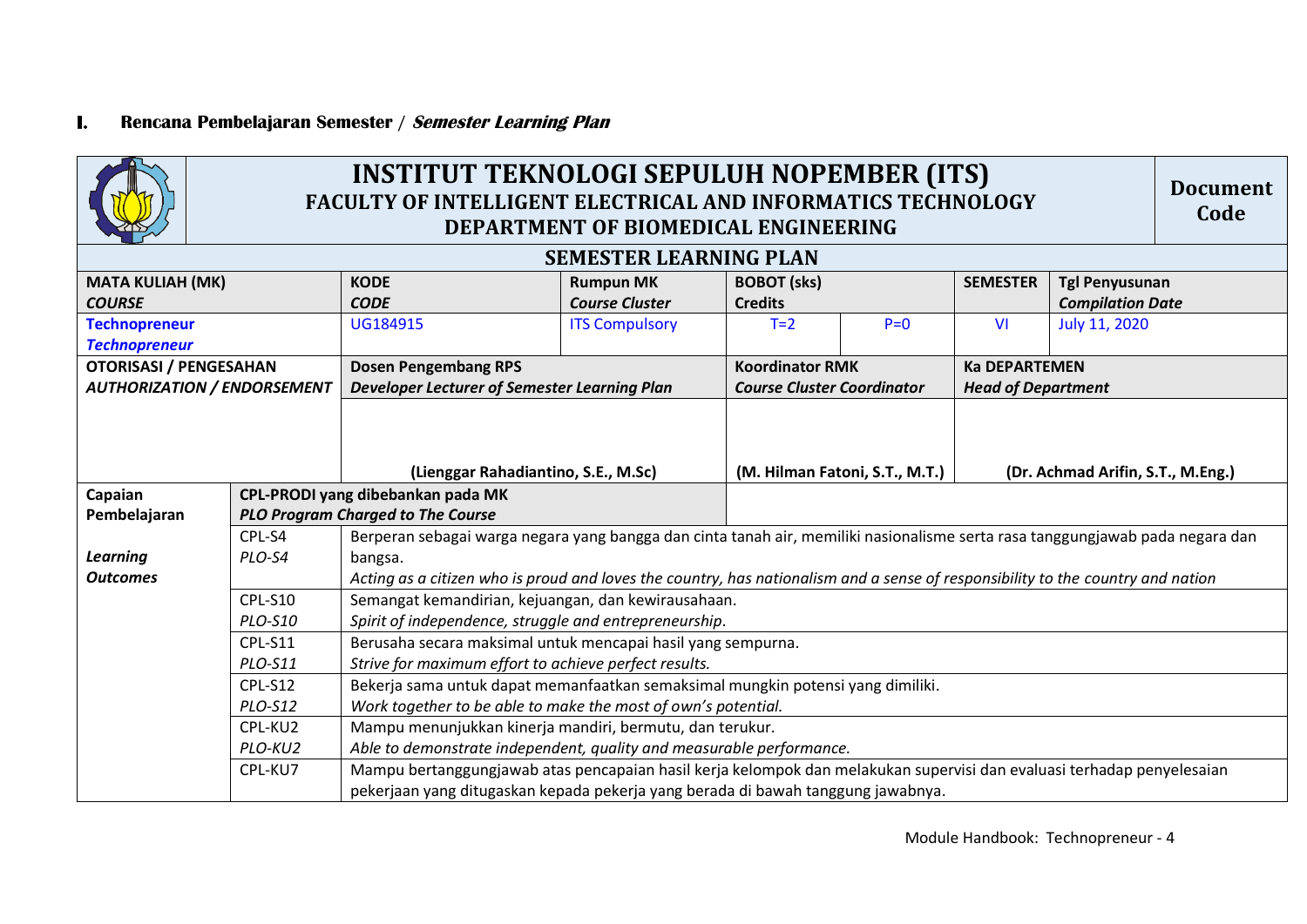| Able to be responsible for the achievement of team work and supervise and evaluate the completion of work assigned to workers      |  |  |  |  |  |
|------------------------------------------------------------------------------------------------------------------------------------|--|--|--|--|--|
| under their responsibility.                                                                                                        |  |  |  |  |  |
| Mampu menerapkan kewirausahaan dan memahami kewirausahaan berbasis teknologi.                                                      |  |  |  |  |  |
| Able to apply entrepreneurship and understand technology-based entrepreneurship.                                                   |  |  |  |  |  |
| Capaian Pembelajaran Mata Kuliah (CPMK)                                                                                            |  |  |  |  |  |
| Course Learning Outcome (CLO) If CLO as description capability of                                                                  |  |  |  |  |  |
| each Learning Stage in the course, then CLO = LLO                                                                                  |  |  |  |  |  |
| Mampu beradaptasi terhadap situasi yang dihadapi dan bertahan dalam kondisi yang tidak pasti dengan melakukan perhitungan          |  |  |  |  |  |
| analisa kelayakan.                                                                                                                 |  |  |  |  |  |
| Able to adapt to situations at hand and survive in uncertain conditionS by performing feasibility analysis calculations.           |  |  |  |  |  |
| Mampu berinovasi dan berkreasi untuk menghasilkan rancangan bisnis/produk (prototype) berbasis teknologi yang berorientasi         |  |  |  |  |  |
| pasar dengan memanfaatkan IPTEKS.                                                                                                  |  |  |  |  |  |
| Able to innovate and be creative to produce market-oriented technology-based business designs / products (prototypes) by utilizing |  |  |  |  |  |
| science and technology.                                                                                                            |  |  |  |  |  |
| Mampu mengenali dan merumuskan model pemasaran dan merumuskan kebutuhan aspek SDM melalui pendekatan strategi                      |  |  |  |  |  |
| pemasaran berdasarkan tahap-tahapnya yang diwujudkan dalam simulasi untuk dalam membangun rasa tanggung jawab tim yang             |  |  |  |  |  |
| mengedepankan etika bisnis.                                                                                                        |  |  |  |  |  |
| Able to recognize and formulate marketing models and formulate the needs for HR aspects through a marketing strategy approach      |  |  |  |  |  |
| based on the stages which are manifested in simulations to build a sense of team responsibility that promotes business ethics.     |  |  |  |  |  |
| Mampu menyusun rencana keuangan dan merumuskan kebutuhan aspek operasi dapat aplikasikan dalam proposal bisnis.                    |  |  |  |  |  |
| Able to compile a financial plan and formulate the needs for operational aspects which can be applied in a business proposal.      |  |  |  |  |  |
| Mampu menyusun proposal business plan yang menarik dan mampu mempersuasif pihak investor.                                          |  |  |  |  |  |
| able to compile attractive business plan proposals and persuade investors                                                          |  |  |  |  |  |
|                                                                                                                                    |  |  |  |  |  |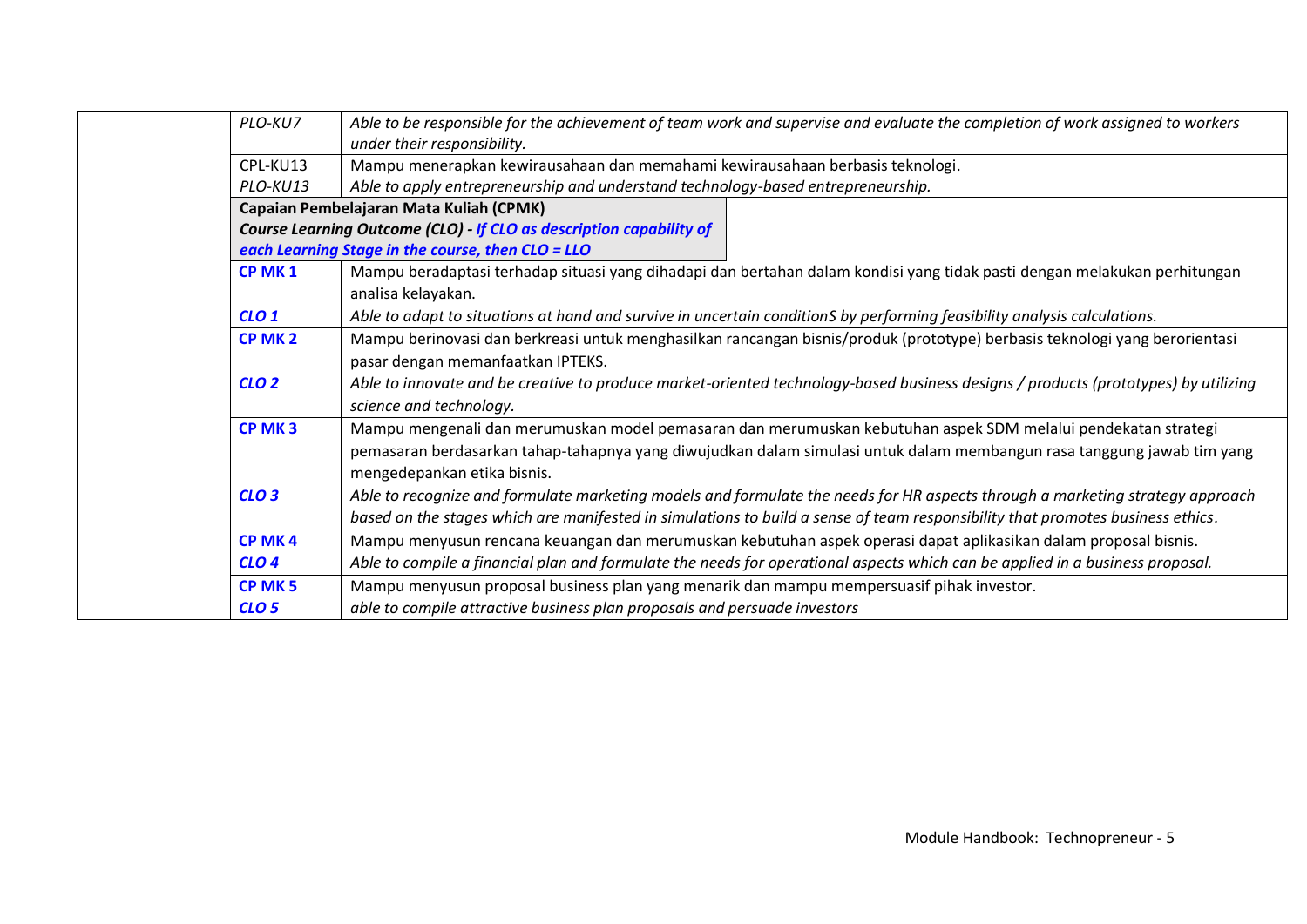| Peta CPL - CP MK                                   |                                                                                          |                                                                                                                                                                                                                                                                                                                                                                                                                                                                                                                                                                                                                                                                               |        |        |         |                |               |          |  |
|----------------------------------------------------|------------------------------------------------------------------------------------------|-------------------------------------------------------------------------------------------------------------------------------------------------------------------------------------------------------------------------------------------------------------------------------------------------------------------------------------------------------------------------------------------------------------------------------------------------------------------------------------------------------------------------------------------------------------------------------------------------------------------------------------------------------------------------------|--------|--------|---------|----------------|---------------|----------|--|
| Map of PLO - CLO                                   |                                                                                          |                                                                                                                                                                                                                                                                                                                                                                                                                                                                                                                                                                                                                                                                               | PLO-S5 | PLO-S8 | PLO-KU1 | <b>PLO-KU2</b> | PLO-KU9       | PLO-KU10 |  |
|                                                    |                                                                                          | CPMK <sub>1</sub>                                                                                                                                                                                                                                                                                                                                                                                                                                                                                                                                                                                                                                                             |        |        |         |                |               |          |  |
|                                                    |                                                                                          | CLO <sub>1</sub>                                                                                                                                                                                                                                                                                                                                                                                                                                                                                                                                                                                                                                                              |        |        |         |                |               |          |  |
|                                                    |                                                                                          | CPMK <sub>2</sub>                                                                                                                                                                                                                                                                                                                                                                                                                                                                                                                                                                                                                                                             |        |        |         |                |               |          |  |
|                                                    |                                                                                          | CLO <sub>2</sub>                                                                                                                                                                                                                                                                                                                                                                                                                                                                                                                                                                                                                                                              |        |        | √       |                |               |          |  |
|                                                    |                                                                                          | CPMK <sub>3</sub>                                                                                                                                                                                                                                                                                                                                                                                                                                                                                                                                                                                                                                                             |        |        |         |                |               |          |  |
|                                                    |                                                                                          | CLO <sub>3</sub>                                                                                                                                                                                                                                                                                                                                                                                                                                                                                                                                                                                                                                                              |        |        |         |                | $\mathcal{N}$ |          |  |
|                                                    |                                                                                          | CPMK <sub>4</sub>                                                                                                                                                                                                                                                                                                                                                                                                                                                                                                                                                                                                                                                             |        |        |         |                |               |          |  |
|                                                    |                                                                                          | CLO <sub>4</sub>                                                                                                                                                                                                                                                                                                                                                                                                                                                                                                                                                                                                                                                              | N      |        |         |                |               |          |  |
|                                                    |                                                                                          | <b>CPMK5</b>                                                                                                                                                                                                                                                                                                                                                                                                                                                                                                                                                                                                                                                                  |        |        |         | الہ            |               |          |  |
|                                                    |                                                                                          | CLO <sub>5</sub>                                                                                                                                                                                                                                                                                                                                                                                                                                                                                                                                                                                                                                                              |        |        |         |                |               |          |  |
| Diskripsi Singkat                                  |                                                                                          | Mata kuliah ini memberikan pemahaman dan skill kepada mahasiswa untuk mampu mengidentifikasi, dan mengevaluasi peluang usaha berbasis                                                                                                                                                                                                                                                                                                                                                                                                                                                                                                                                         |        |        |         |                |               |          |  |
| <b>MK</b><br><b>Short Description</b><br>of Course |                                                                                          | teknologi sesuai dengan bidang keahlian mahasiswa, serta mengembangkan peluang usaha tersebut. Mata kuliah ini menggabungkan pengenalan<br>teori dan praktek langsung (hands-on experience) secara terintegrasi dalam mengembangkan ide dan peluang usaha. Pada akhirnya mahasiswa<br>diharapkan mampu menuangkan peluang usaha kedalam business plan yang efektif.<br>This course provides students with understanding and skills to identify and evaluate technology-based business opportunities in accordance with the<br>student's area of expertise, as well as to develop these business opportunities. This course combines the theoretical introduction and hands-on |        |        |         |                |               |          |  |
|                                                    |                                                                                          | experience in an integrated manner in developing business ideas and opportunities. In the end, students are expected to be able to pour business                                                                                                                                                                                                                                                                                                                                                                                                                                                                                                                              |        |        |         |                |               |          |  |
|                                                    |                                                                                          | opportunities into an effective business plan.                                                                                                                                                                                                                                                                                                                                                                                                                                                                                                                                                                                                                                |        |        |         |                |               |          |  |
| <b>Bahan Kajian:</b>                               | 1.                                                                                       | Pengantar Technopreneur dan Bisnis / Introduction to Technopreneur and Business                                                                                                                                                                                                                                                                                                                                                                                                                                                                                                                                                                                               |        |        |         |                |               |          |  |
| Materi                                             | 2.                                                                                       | Mengenali Peluang dan Menciptakan Ide Bisnis / Recognizing Opportunities and Creating Business Ideas                                                                                                                                                                                                                                                                                                                                                                                                                                                                                                                                                                          |        |        |         |                |               |          |  |
| pembelajaran                                       | 3.                                                                                       | Kelayakan Bisnis / Business Feasibility                                                                                                                                                                                                                                                                                                                                                                                                                                                                                                                                                                                                                                       |        |        |         |                |               |          |  |
| <b>Course Materials:</b>                           | Mengembangkan Business Model yang efektif / Developing an effective Business Model<br>4. |                                                                                                                                                                                                                                                                                                                                                                                                                                                                                                                                                                                                                                                                               |        |        |         |                |               |          |  |
|                                                    | 5.                                                                                       | Sistematika Penulisan Business Plan / Business Plan Writing Systematics                                                                                                                                                                                                                                                                                                                                                                                                                                                                                                                                                                                                       |        |        |         |                |               |          |  |
|                                                    | 6.                                                                                       | Manajemen Pemasaran / Marketing Management                                                                                                                                                                                                                                                                                                                                                                                                                                                                                                                                                                                                                                    |        |        |         |                |               |          |  |
|                                                    | 7.                                                                                       | Manajemen Operasional dan SDM / Operational and HR Management                                                                                                                                                                                                                                                                                                                                                                                                                                                                                                                                                                                                                 |        |        |         |                |               |          |  |
|                                                    | 8.                                                                                       | Manajemen Keuangan / Financial Management                                                                                                                                                                                                                                                                                                                                                                                                                                                                                                                                                                                                                                     |        |        |         |                |               |          |  |
|                                                    |                                                                                          |                                                                                                                                                                                                                                                                                                                                                                                                                                                                                                                                                                                                                                                                               |        |        |         |                |               |          |  |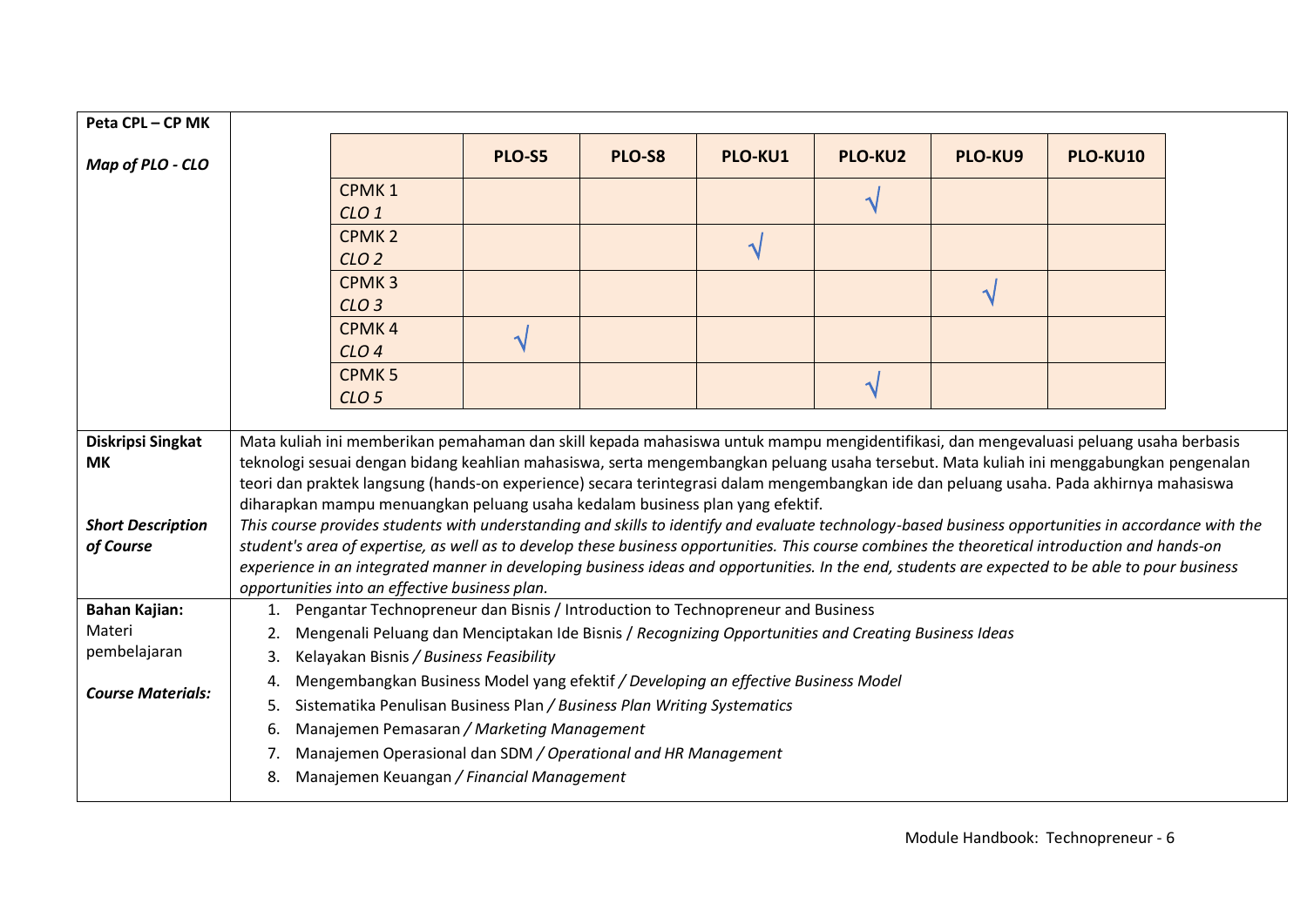| Pustaka                                                                                                                                                              |                                        | Utama / Main:                                                                                                                            |                                                                                                                                                      |                                                                                                    |                                                                                                                          |                                                                                                       |                                                                                                                                      |                                 |  |  |
|----------------------------------------------------------------------------------------------------------------------------------------------------------------------|----------------------------------------|------------------------------------------------------------------------------------------------------------------------------------------|------------------------------------------------------------------------------------------------------------------------------------------------------|----------------------------------------------------------------------------------------------------|--------------------------------------------------------------------------------------------------------------------------|-------------------------------------------------------------------------------------------------------|--------------------------------------------------------------------------------------------------------------------------------------|---------------------------------|--|--|
|                                                                                                                                                                      |                                        |                                                                                                                                          | 1. ITS Technopreneurship Development Team. (2015). Technopreneurship. Surabaya: ITS Press.                                                           |                                                                                                    |                                                                                                                          |                                                                                                       |                                                                                                                                      |                                 |  |  |
| <b>References</b>                                                                                                                                                    |                                        |                                                                                                                                          |                                                                                                                                                      |                                                                                                    |                                                                                                                          |                                                                                                       |                                                                                                                                      |                                 |  |  |
| Pendukung / Supporting:<br>Barringer, B. R., & Ireland, R. D. (2010). Entrepreneurship: Successfully launching new ventures. Upper Saddle River, N.J: Prentice Hall. |                                        |                                                                                                                                          |                                                                                                                                                      |                                                                                                    |                                                                                                                          |                                                                                                       |                                                                                                                                      |                                 |  |  |
|                                                                                                                                                                      |                                        | 2.                                                                                                                                       | International Labor Organization, Generate Your Business Idea.                                                                                       |                                                                                                    |                                                                                                                          |                                                                                                       |                                                                                                                                      |                                 |  |  |
|                                                                                                                                                                      |                                        | International Labor Organization, Starting Business.<br>3.                                                                               |                                                                                                                                                      |                                                                                                    |                                                                                                                          |                                                                                                       |                                                                                                                                      |                                 |  |  |
|                                                                                                                                                                      |                                        | 4.                                                                                                                                       | Osterwalder, A., Pigneur, Y., & Clark, T. (2010). Business model generation: A handbook for visionaries, game changers, and challengers.             |                                                                                                    |                                                                                                                          |                                                                                                       |                                                                                                                                      |                                 |  |  |
|                                                                                                                                                                      |                                        | Hoboken, NJ: Wiley.                                                                                                                      |                                                                                                                                                      |                                                                                                    |                                                                                                                          |                                                                                                       |                                                                                                                                      |                                 |  |  |
|                                                                                                                                                                      |                                        | 5.                                                                                                                                       | William, B. K., Sawyer, S. C., Berston, S., (2013). Business: A Practical Introduction. Upper Saddle River, N.J: Prentice Hall.                      |                                                                                                    |                                                                                                                          |                                                                                                       |                                                                                                                                      |                                 |  |  |
|                                                                                                                                                                      |                                        | 6.                                                                                                                                       | Kotler, Philips (2002). Marketing Management. Erlangga (Translated edition).                                                                         |                                                                                                    |                                                                                                                          |                                                                                                       |                                                                                                                                      |                                 |  |  |
|                                                                                                                                                                      | Dosen Pengampu                         | ITS Technopreneur Lecturer Team                                                                                                          |                                                                                                                                                      |                                                                                                    |                                                                                                                          |                                                                                                       |                                                                                                                                      |                                 |  |  |
| <b>Lecturers</b>                                                                                                                                                     | <b>Matakuliah syarat</b>               |                                                                                                                                          |                                                                                                                                                      |                                                                                                    |                                                                                                                          |                                                                                                       |                                                                                                                                      |                                 |  |  |
| Prerequisite                                                                                                                                                         |                                        |                                                                                                                                          |                                                                                                                                                      |                                                                                                    |                                                                                                                          |                                                                                                       |                                                                                                                                      |                                 |  |  |
|                                                                                                                                                                      |                                        |                                                                                                                                          |                                                                                                                                                      |                                                                                                    |                                                                                                                          |                                                                                                       |                                                                                                                                      |                                 |  |  |
|                                                                                                                                                                      |                                        | Penilaian / Assessment<br>Kemampuan akhir tiap                                                                                           |                                                                                                                                                      | <b>Bantuk Pembelajaran; Metode</b><br>Pembelajaran; Penugasan Mahasiswa;                           |                                                                                                                          |                                                                                                       | Materi Pembelajaran<br>[Pustaka] /                                                                                                   | <b>Bobot</b><br>Penilaian       |  |  |
| Mg ke/<br>Week                                                                                                                                                       |                                        | tahapan belajar (Sub-CPMK)<br>/ Final ability of each<br>learning stage (LLO)                                                            | Indikator /<br><b>Indicator</b>                                                                                                                      | Kriteria & Teknik /<br>Criteria &<br><b>Techniques</b>                                             | [Estimasi Waktu] /<br><b>Form of Learning; Learning Method;</b><br><b>Student Assignment;</b><br><b>[Estimated Time]</b> |                                                                                                       | <b>Learning Material</b><br>[Reference]                                                                                              | /Assess-<br>ment<br>Load $(\%)$ |  |  |
| (1)                                                                                                                                                                  |                                        | (2)                                                                                                                                      | (3)                                                                                                                                                  | (4)                                                                                                | Tatap Muka/<br>$In-class (5)$                                                                                            | Daring /<br>Online (6)                                                                                | (7)                                                                                                                                  | (8)                             |  |  |
| $1 - 2$                                                                                                                                                              | Sub-CPMK1:<br>situasi yang tidak pasti | Mampu beradaptasi dengan<br>dengan menyebutkan dan<br>merumuskan macam dan<br>ragam bisnis yang bertahan<br>dalam situasi terkini sesuai | • Ketepatan mencari<br>sumber informasi yang<br>relevan dalam<br>menemukan<br>kekuatan/potensi<br>entrepreneur dan<br>menemukan<br>macammacam bisnis | Kriteria:<br>Rubrik 1<br>Non-tes:<br>Laporan hasil<br>wawancara<br>Tes:<br>Presentasi<br>kelompok. | • Bentuk<br>pembelajaran<br>Kuliah (2x)<br>$[TM: 2 \times 50']$<br>• Metode<br>Pembelajaran:<br>Small group              | • Bentuk<br>Pembelajaran<br>Kuliah tatap<br>muka maya<br>MyITSClassroom:<br>sinkron atau<br>asinkron. | $\bullet$ Buku<br><b>Technopreneur ITS</b><br>Barringer<br>$\bullet$<br>• ITS Technopreneur<br><b>Book</b><br>Barringer<br>$\bullet$ | 10                              |  |  |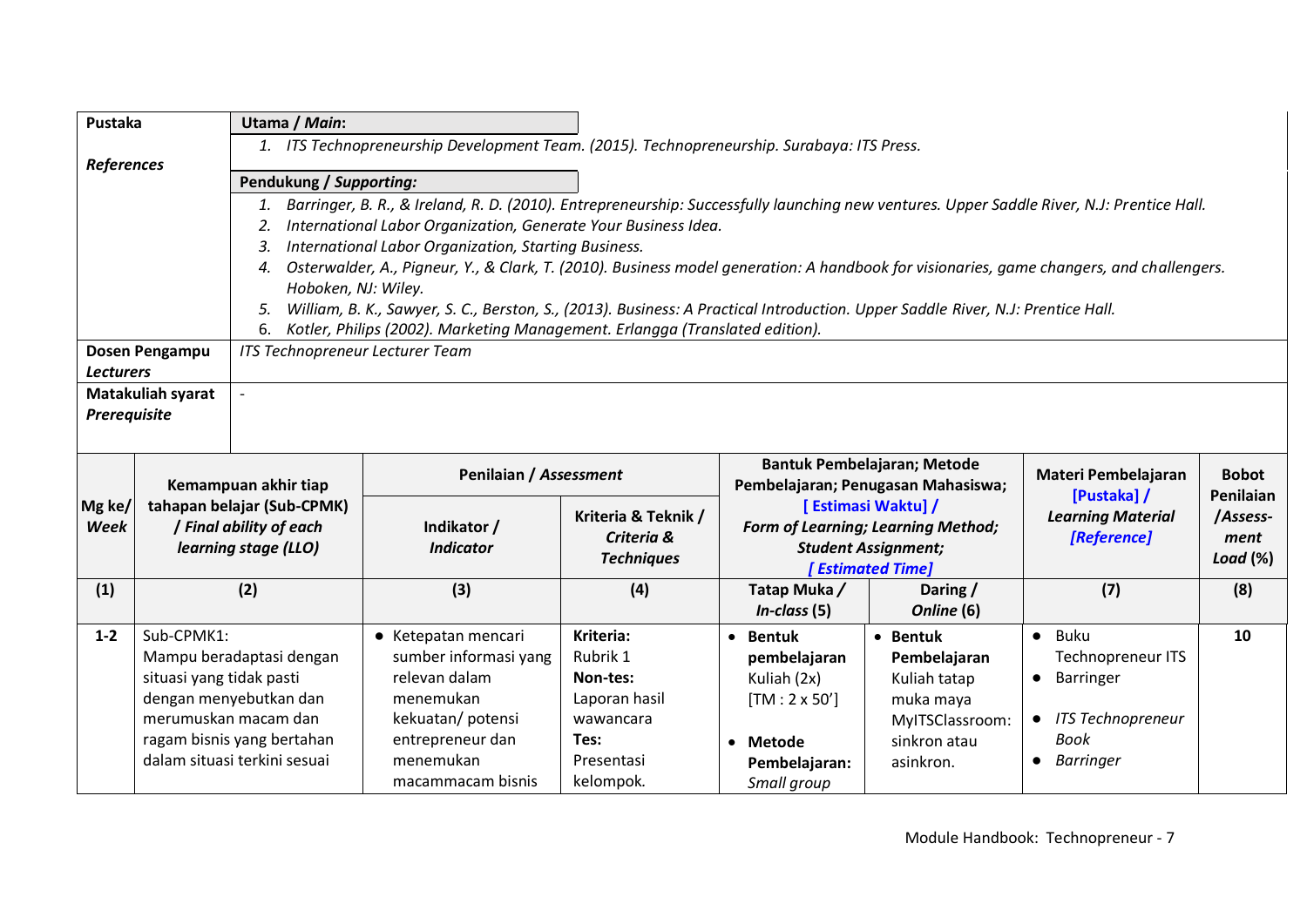| tren sebagai peluang usaha    | yang mampu bersaing     |                    |           | discussion,         | • Metode            |  |
|-------------------------------|-------------------------|--------------------|-----------|---------------------|---------------------|--|
| baru.                         | dan reseliens           | Criteria:          |           | collaborative       | Pembelajaran:       |  |
|                               | (bertahan) dalam        | Rubric 1           |           | learning,           | Small group         |  |
| $LLO$ 1:                      | situasi terkini yang    | Non-test:          |           | presentasi.         | discussion,         |  |
| Able to adapt to uncertain    | tidak pasti.            | Interview report   |           |                     | collaborative       |  |
| situations by mentioning and  | • Ketepatan             | Test:              |           | $\bullet$ Tugas 1a: | learning,           |  |
| formulating types and types   | menemukan peluang       | Group presentation |           | analisa             | presentasi.         |  |
| of businesses that survive in | ide bisnis berdasarkan  |                    |           | kekuatan/           |                     |  |
| the current situation         | masalah.                |                    |           | potensi dari        | • Tugas 1a: analisa |  |
| according to trends as new    |                         |                    |           | contoh              | kekuatan/           |  |
| business opportunities.       | • Accuracy of finding   |                    |           | entrepeneur         | potensi dari        |  |
|                               | relevant information    |                    |           | sukses              | contoh              |  |
|                               | sources in finding the  |                    |           | $\bullet$ Tugas 1b: | entrepeneur         |  |
|                               | strengths / potential   |                    |           | menyusun ide        | sukses dan          |  |
|                               | of entrepreneurs and    |                    |           | bisnis              | analisis            |  |
|                               | finding kinds of        |                    |           | (presentasi         | stakeholder         |  |
|                               | businesses that are     |                    |           | kelompok).          | $\bullet$ Tugas 1b: |  |
|                               | able to compete and     |                    |           | $[BM:2 \times 60']$ | menyusun ide        |  |
|                               | be resilient in current |                    |           | $[PT:2 \times 60']$ | bisnis (presentasi  |  |
|                               | uncertain situations.   |                    |           | (2x)                | kelompok)           |  |
|                               | • Accuracy in finding   |                    |           |                     | $[BM:2 \times 60']$ |  |
|                               | business idea           |                    | $\bullet$ | Learning            | $[PT:2 \times 60']$ |  |
|                               | opportunities based on  |                    |           | format              | (2x)                |  |
|                               | problems.               |                    |           | Lecture (2x)        |                     |  |
|                               |                         |                    |           | $[FF:2 \times 50']$ | • Learning format   |  |
|                               |                         |                    |           | • Learning          | Online lecture via  |  |
|                               |                         |                    |           | <b>Method</b>       | MyITSClassroom:     |  |
|                               |                         |                    |           | Small group         | synchronous or      |  |
|                               |                         |                    |           | discussion,         | asynchronous.       |  |
|                               |                         |                    |           | collaborative       | (2x)                |  |
|                               |                         |                    |           | learning,           | $[FF:2 \times 50']$ |  |
|                               |                         |                    |           | presentation.       | • Learning          |  |
|                               |                         |                    |           |                     | <b>Method</b>       |  |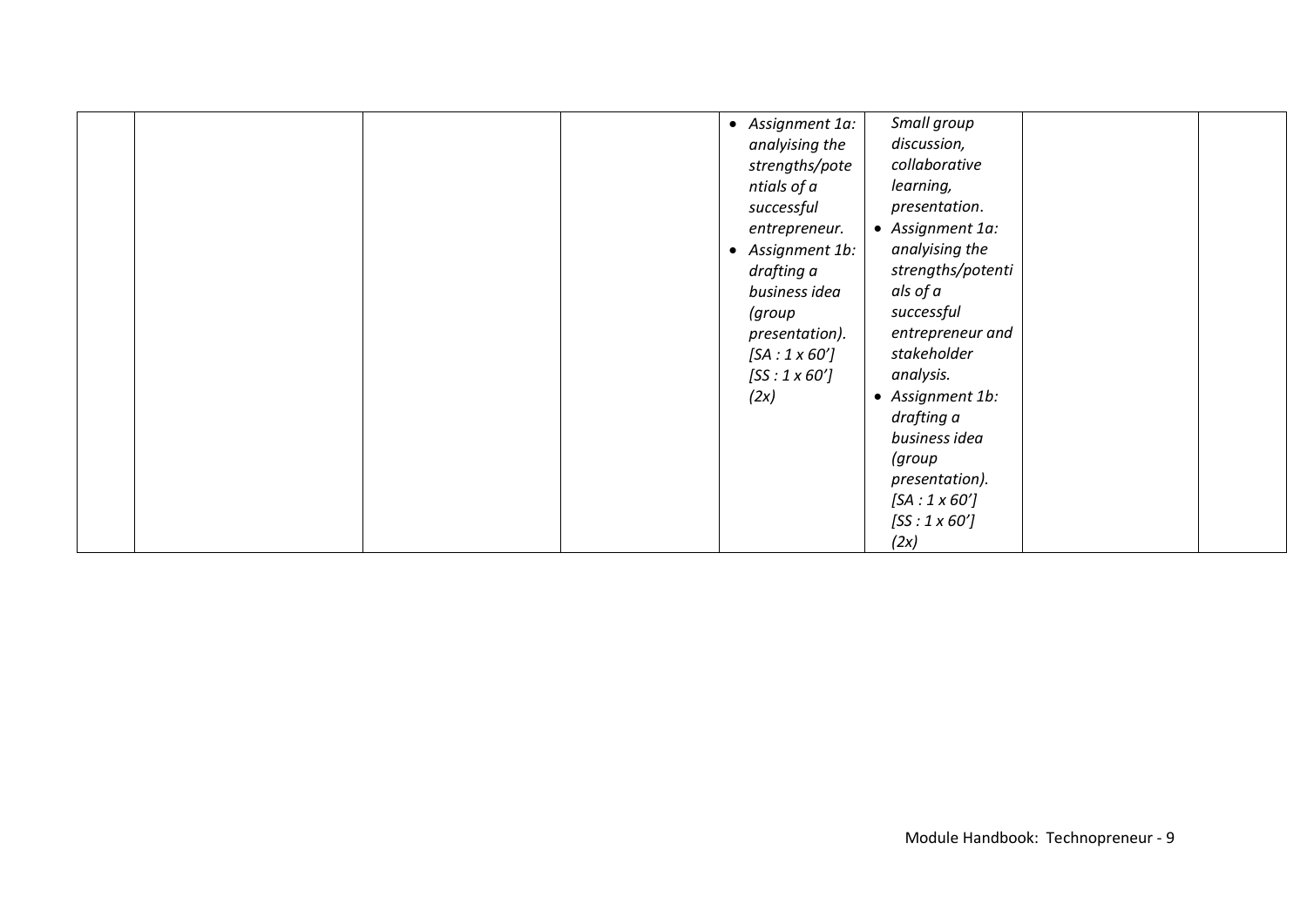| $3 - 5$ | Sub-CPMK1:                   | • Ketrampilan             | Kriteria: | • Bentuk             | • Bentuk             | Buku<br>$\bullet$      | 15 |
|---------|------------------------------|---------------------------|-----------|----------------------|----------------------|------------------------|----|
|         | Mampu beradaptasi dengan     | menyusun pertanyaan       | Rubrik 2  | pembelajaran         | Pembelajaran         | Technopreneur ITS      |    |
|         | situasi yang tidak pasti     | survei sebagai            |           | Kuliah               | Kuliah tatap         | Barringer<br>$\bullet$ |    |
|         | dengan menyebutkan dan       | kegiatan analisa          | Criteria: | • Metode             | muka maya            |                        |    |
|         | merumuskan desajan analisa   | kelayakan bisnis.         | Rubric 2. | Pembelajaran         | MyITSClassroom:      | • ITS Technopreneur    |    |
|         | kelayakan.                   | • Mengintegrasikan        |           | Small group          | sinkron atau         | Book                   |    |
|         |                              | data kualitatif atau      |           | discussion,          | asinkron.            | • Barringer            |    |
|         | $LLO$ 1:                     | kuatitatif sebagai        |           | collaborative        | $[TM: 2 \times 50']$ |                        |    |
|         | Able to adapt to uncertain   | problem untuk             |           | learning,            | (2x)                 |                        |    |
|         | situations by mentioning and | menentukan usulan         |           | presentasi.          | • Metode             |                        |    |
|         | formulating a feasibility    | peluang ide dalam         |           | $[TM: 2 \times 50']$ | Pembelajaran:        |                        |    |
|         | analysis design.             | menjawab kebutuhan        |           | (2x)                 | Small group          |                        |    |
|         |                              | calon pasar.              |           |                      | discussion,          |                        |    |
|         |                              |                           |           | $\bullet$ Tugas 2:   | collaborative        |                        |    |
|         |                              | • Skills in preparing     |           | Membuat              | learning,            |                        |    |
|         |                              | survey questions as a     |           | analisa              | presentasi.          |                        |    |
|         |                              | business feasibility      |           | kelayakan            |                      |                        |    |
|         |                              | analysis activity.        |           | melalui              | • Tugas analisa      |                        |    |
|         |                              | • Integrating qualitative |           | concept test.        | kelayakan:           |                        |    |
|         |                              | or quantitative data as   |           | $[BM:2 \times 60']$  | Membuat              |                        |    |
|         |                              | a problem to              |           | $[PT:2 \times 60']$  | analisa              |                        |    |
|         |                              | determine proposed        |           | (2x)                 | kelayakan            |                        |    |
|         |                              | opportunities ideas in    |           |                      | melalui concept      |                        |    |
|         |                              | responding to the         |           | • Learning           | test.                |                        |    |
|         |                              | needs of potential        |           | format               | Presentasi Ide       |                        |    |
|         |                              | markets.                  |           | Lecture              | <b>Bisnis</b>        |                        |    |
|         |                              |                           |           | • Learning           | $[BM:2 \times 60']$  |                        |    |
|         |                              |                           |           | <b>Method</b>        | $[PT:2 \times 60']$  |                        |    |
|         |                              |                           |           | Small group          | (2x)                 |                        |    |
|         |                              |                           |           | discussion,          |                      |                        |    |
|         |                              |                           |           | collaborative        | • Learning format    |                        |    |
|         |                              |                           |           | learning,            | Online lecture via   |                        |    |
|         |                              |                           |           | presentation.        | MyITSClassroom:      |                        |    |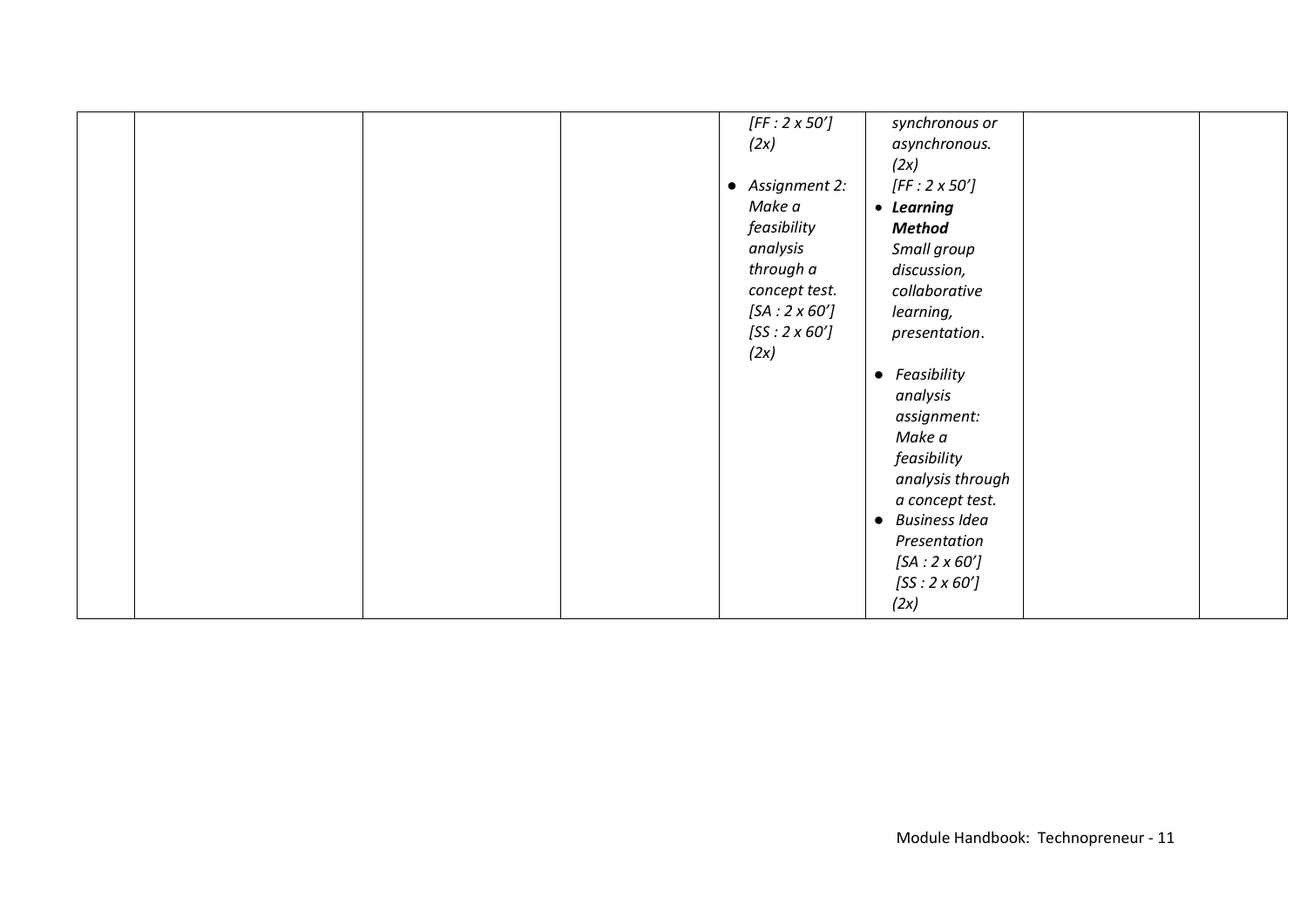| $6-8$ | Sub-CPMK2:                    | Ketepatan<br>$\bullet$ | Kriteria:          | • Bentuk                                   | • Bentuk                        | • Osterwalder            | 15 |
|-------|-------------------------------|------------------------|--------------------|--------------------------------------------|---------------------------------|--------------------------|----|
|       | Mampu berinovasi dan          | mengidentifikasi ide   | Rubrik 3           | pembelajaran                               | Pembelajaran                    | PPT Tim<br>$\bullet$     |    |
|       | berkreasi untuk menghasilkan  | bisnis dalam bentuk    | Non-tes:           | Kuliah                                     | Kuliah tatap                    | <b>Technopreneur ITS</b> |    |
|       | rancangan bisnis berbasis     | pola model bisnis      | Observasi & unjuk  | • Metode                                   | muka maya                       |                          |    |
|       | teknologi yang berorientasi   | (BMC)                  | kerja; presentasi  | Pembelajaran                               | MyITSClassroom:<br>sinkron atau | • Osterwalder            |    |
|       | pasar dengan memanfaatkan     | • Ketepatan            | kelompok.          | Small group<br>discussion,                 | asinkron.                       | • ITS Technopreneur      |    |
|       | IPTEKS melalui model bisnis.  | menguraikan masing-    |                    | collaborative                              | $[TM: 2 \times 50']$            | Team's PPT               |    |
|       |                               | masing aspek model     | Criteria:          | learning,                                  | (2x)                            |                          |    |
|       | $LLO$ 2:                      | bisnis dan             | Rubric 3           | presentasi.                                | • Metode                        |                          |    |
|       | Able to innovate and be       | mengkaitkan antar      | Non-test:          | $[TM: 2 \times 50']$                       | Pembelajaran:                   |                          |    |
|       | creative to produce market-   | aspek dalam model      | Observation &      | (2x)                                       | Small group                     |                          |    |
|       | oriented technology-based     | bisnis yang disusun.   | performance; group | $\bullet$ Tugas 3:<br>- Presentasi         | discussion,<br>collaborative    |                          |    |
|       | business designs by utilizing |                        | presentation.      | kelompok                                   | learning,                       |                          |    |
|       | science and technology        |                        |                    | membuat                                    | presentasi.                     |                          |    |
|       | through a business model.     | • Accuracy in          |                    | desain BMC.                                |                                 |                          |    |
|       |                               | identifying business   |                    | - Menyusun                                 | $\bullet$ Tugas                 |                          |    |
|       |                               | ideas in the form of a |                    | <b>PPT</b>                                 | Presentasi 2<br><b>BMC</b>      |                          |    |
|       |                               | business model         |                    | $[BM:2 \times 60']$<br>$[PT:2 \times 60']$ | - Presentasi                    |                          |    |
|       |                               | pattern (BMC).         |                    | (2x)                                       | kelompok                        |                          |    |
|       |                               | Accuracy in describing |                    |                                            | membuat                         |                          |    |
|       |                               | each aspect of the     |                    | • Learning                                 | desain BMC di                   |                          |    |
|       |                               | business model and     |                    | format                                     | minggu 8.                       |                          |    |
|       |                               | linking between        |                    | Lecture                                    | - Menyusun ppt                  |                          |    |
|       |                               | aspects in the         |                    | • Learning                                 | $[BM:2 \times 60']$             |                          |    |
|       |                               | compiled business      |                    | <b>Method</b><br>Small group               | $[PT:2 \times 60']$<br>(2x)     |                          |    |
|       |                               | model.                 |                    | discussion,                                |                                 |                          |    |
|       |                               |                        |                    | collaborative                              | • Learning format               |                          |    |
|       |                               |                        |                    | learning,                                  | Online lecture via              |                          |    |
|       |                               |                        |                    | presentation.                              | MyITSClassroom:                 |                          |    |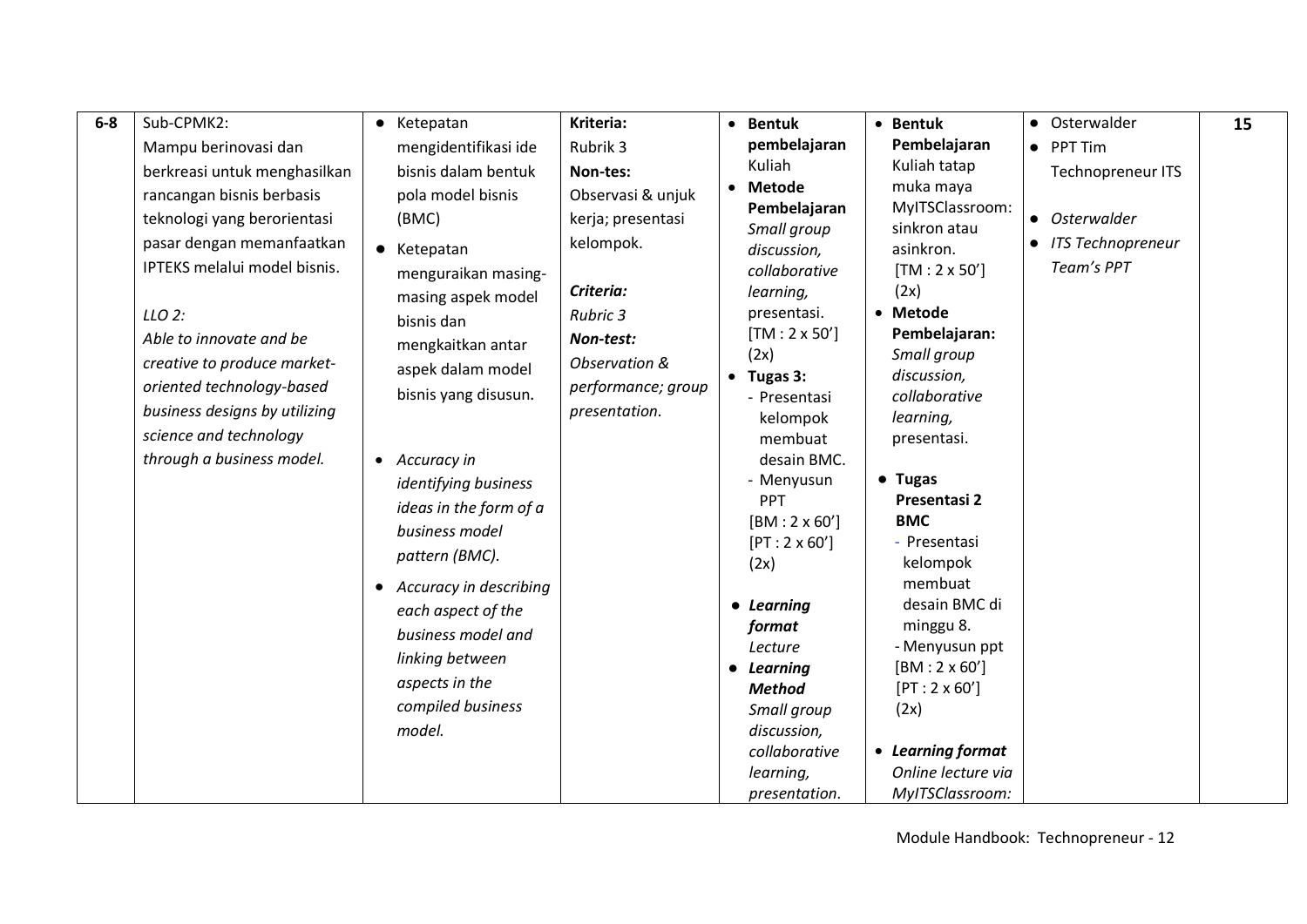|          |                                                                                                                                                                                                         |                                                                                                                                                                              |                                                                                                                                   | $[FF:2 \times 50']$<br>(2x)<br>• Assignment 3:<br>- Group<br>presentation<br>making BMC<br>design<br>- Making<br>PowerPoint<br>Presentation<br>$[SA:2 \times 60']$<br>$[SS:2 \times 60']$<br>(2x) | synchronous or<br>asynchronous.<br>(2x)<br>$[FF:2 \times 50']$<br>• Learning<br><b>Method</b><br>Small group<br>discussion,<br>collaborative<br>learning,<br>presentation.<br>• Presentation<br><b>Assignment 2</b><br><b>BMC</b><br>Group<br>presentation<br>making BMC<br>in week 8.<br>Making<br>PowerPoint<br>Presentation<br>$[SA:2 \times 60']$<br>$[SS:2 \times 60']$<br>(2x) |                                                                                                                                |    |
|----------|---------------------------------------------------------------------------------------------------------------------------------------------------------------------------------------------------------|------------------------------------------------------------------------------------------------------------------------------------------------------------------------------|-----------------------------------------------------------------------------------------------------------------------------------|---------------------------------------------------------------------------------------------------------------------------------------------------------------------------------------------------|--------------------------------------------------------------------------------------------------------------------------------------------------------------------------------------------------------------------------------------------------------------------------------------------------------------------------------------------------------------------------------------|--------------------------------------------------------------------------------------------------------------------------------|----|
| $9 - 12$ | Sub-CPMK3:<br>Mampu mengenali dan<br>merumuskan model<br>pemasaran melalui<br>pendekatan strategi<br>pemasaran berdasarkan<br>tahap-tahapnya yang<br>diwujudkan dalam simulasi<br>untuk dalam membangun | • Ketepatan mengenal<br>pedoman penyusunan<br>proposal bisnis dan<br>memaparkan<br>prototype<br>• Ketepatan melakukan<br>analisa stategi<br>pemasaran sesuai<br>jenis produk | Kriteria:<br>Rubrik 4<br>Tes:<br>Kuis (minggu 11)<br>Materi marketing<br>Nontes: Observasi,<br>unjuk kerja,<br>penelusuran contoh | • Bentuk<br>pembelajaran<br>Kuliah<br>• Metode<br>Pembelajaran<br>Small group<br>discussion,<br>collaborative                                                                                     | • Bentuk<br>Pembelajaran<br>Kuliah tatap<br>muka maya<br>MyITSClassroom:<br>sinkron atau<br>asinkron.<br>$[TM:2 \times 50']$<br>(2x)                                                                                                                                                                                                                                                 | Contoh PKM (K)<br>dan proposal bisnis<br>dari kompetisi<br><b>Buku Technopren</b><br>eur ITS<br>• PPT Tim<br>Technopreneur ITS | 15 |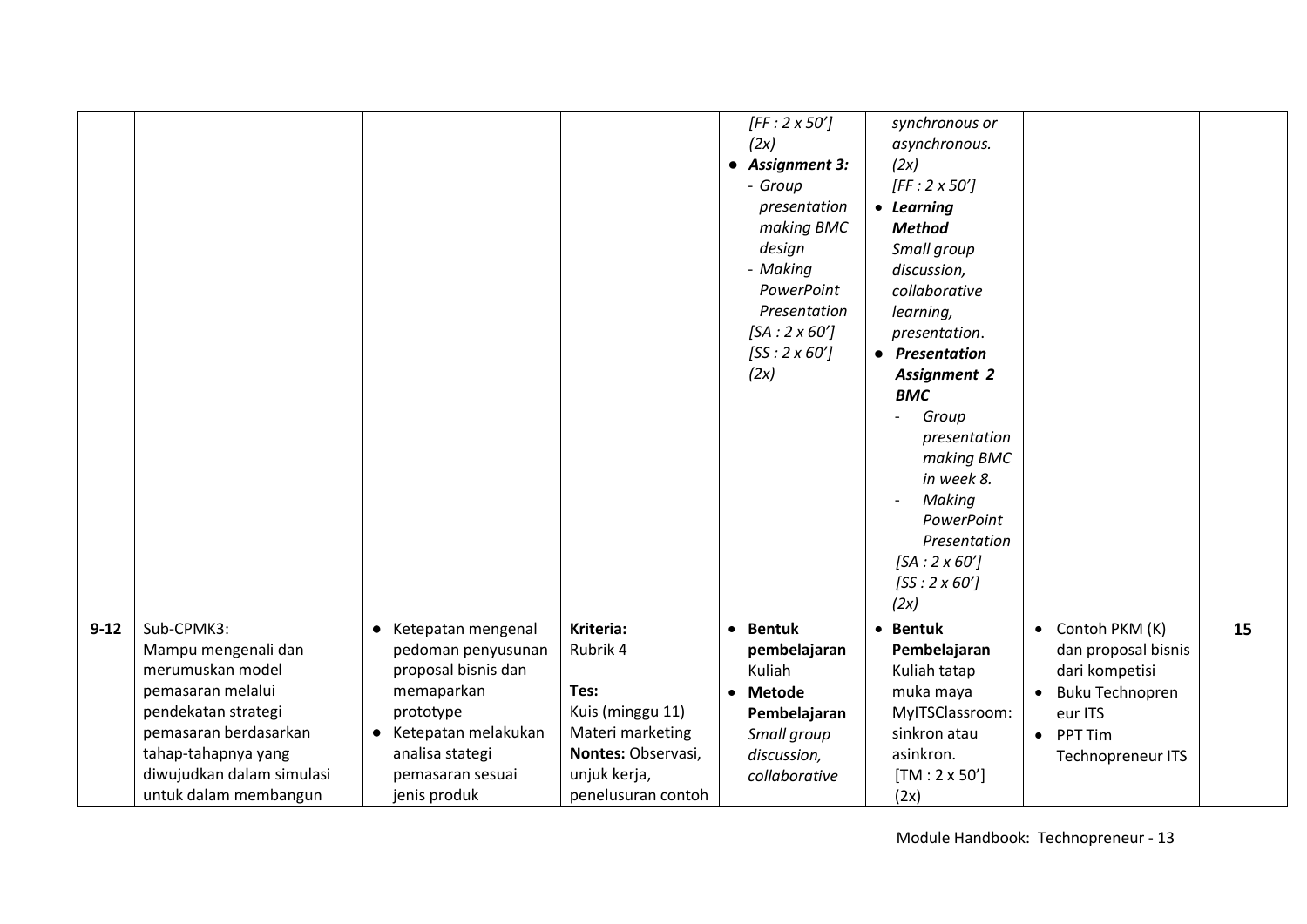|  | mengedepankan etika bisnis.<br>LLO 3:<br>Able to recognize and<br>formulate marketing models<br>through a marketing strategy<br>approach based on the stages<br>that are manifested in<br>simulations to build a sense of<br>team responsibility that<br>promotes business ethics. | recognizing guidelines<br>for preparing business<br>proposals and<br>describing prototypes<br>• Accuracy of analyzing<br>the marketing strategy<br>according to the type<br>of product | rancangan<br>marketing,<br>prototype.<br>Criteria:<br>Rubric 4<br>Test:<br>Quiz (week 11).<br>Materials:<br>marketing.<br>Non-test<br>Observation,<br>performance,<br>search of proposal<br>example, marketing<br>design, prototypes. | presentasi.<br>$[TM: 2 \times 50']$<br>(2x)<br>$\bullet$ Tugas 4:<br>- Pemaparan<br>prototype ide<br>bisnis secara<br>visual<br>- Rancangan<br>analisa<br>marketing<br>- Menyusun<br>PPT<br>$[BM:2 \times 60']$<br>$[PT:2 \times 60']$<br>(2x)<br>• Learning<br>format<br>Lecture<br>• Learning<br><b>Method</b><br>Small group<br>discussion,<br>collaborative<br>learning,<br>presentation.<br>$[FF:2 \times 50']$<br>(2x)<br><b>Assignment 4:</b><br>- Visual | Tugas:<br>- Tugas belajar<br>mandiri (log<br>book)<br>Penelusuran<br>contoh<br>proposal:<br>logbook<br>dilaporkan di<br>minggu ke-10.<br>- Kuis<br>marketing di<br>minggu ke-11<br>- Tugas belajar<br>mandiri<br>marketing<br>- Tugas<br>Presentasi<br>Prototype di<br>presentasikan<br>di minggu 12.<br>$[BM:2 \times 60']$<br>$[PT:2 \times 60']$<br>(2x)<br>• Learning format<br>Online lecture via<br>MyITSClassroom:<br>synchronous or<br>asynchronous<br>discussion and | pemasaran Philip<br>Kotler<br>$\bullet$ Example of PKM-K<br>and business<br>proposals from<br>competitions<br>• ITS Technopreneur<br><b>Book</b><br>• ITS Technopreneur<br>Team's PPT<br>• Philip Kotler's<br>Marketing<br>Management |  |
|--|------------------------------------------------------------------------------------------------------------------------------------------------------------------------------------------------------------------------------------------------------------------------------------|----------------------------------------------------------------------------------------------------------------------------------------------------------------------------------------|---------------------------------------------------------------------------------------------------------------------------------------------------------------------------------------------------------------------------------------|------------------------------------------------------------------------------------------------------------------------------------------------------------------------------------------------------------------------------------------------------------------------------------------------------------------------------------------------------------------------------------------------------------------------------------------------------------------|-------------------------------------------------------------------------------------------------------------------------------------------------------------------------------------------------------------------------------------------------------------------------------------------------------------------------------------------------------------------------------------------------------------------------------------------------------------------------------|---------------------------------------------------------------------------------------------------------------------------------------------------------------------------------------------------------------------------------------|--|
|--|------------------------------------------------------------------------------------------------------------------------------------------------------------------------------------------------------------------------------------------------------------------------------------|----------------------------------------------------------------------------------------------------------------------------------------------------------------------------------------|---------------------------------------------------------------------------------------------------------------------------------------------------------------------------------------------------------------------------------------|------------------------------------------------------------------------------------------------------------------------------------------------------------------------------------------------------------------------------------------------------------------------------------------------------------------------------------------------------------------------------------------------------------------------------------------------------------------|-------------------------------------------------------------------------------------------------------------------------------------------------------------------------------------------------------------------------------------------------------------------------------------------------------------------------------------------------------------------------------------------------------------------------------------------------------------------------------|---------------------------------------------------------------------------------------------------------------------------------------------------------------------------------------------------------------------------------------|--|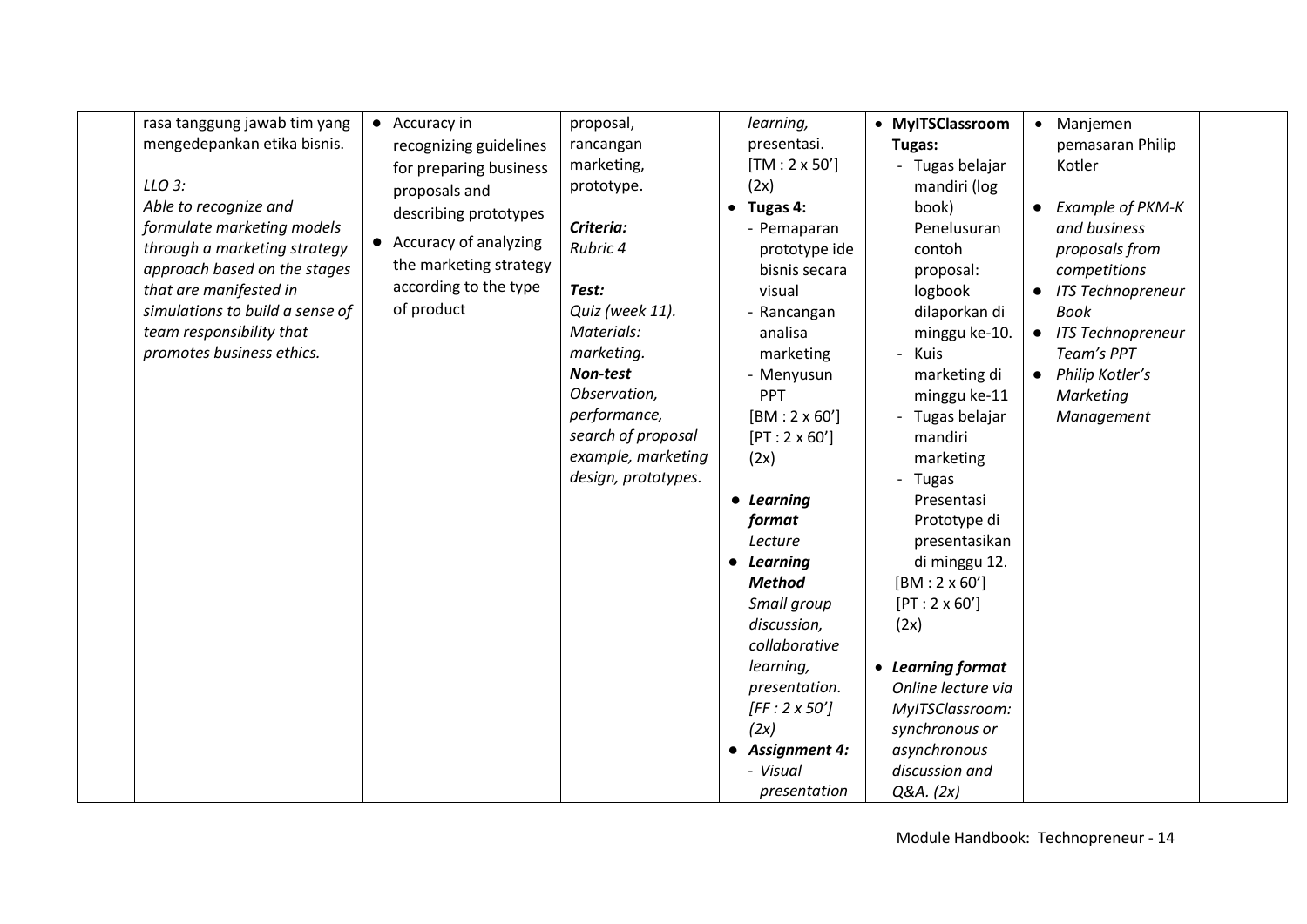|    |                                                                                                                                       |                                                                                                                           |                                                                    | of a business<br>idea<br>prototype<br>- Marketing<br>analysis<br>design<br>- Making<br>PowerPoint<br>Presentation<br>$[SA:2 \times 60']$<br>$[SS:2\times 60']$<br>(2x) | $[FF:2 \times 50']$<br>• MyITSClassroom<br>Assignment:<br>- Self-study<br>assignment<br>(log book)<br>Search of<br>sample<br>proposals:<br>logbook<br>reported in<br>week 10.<br>Marketing<br>Quiz in week<br>11<br>Marketing<br>self-study<br>assignment<br>Prototype<br>presentation<br>assignment,<br>presented in<br>week 12.<br>$[SA:2 \times 60']$<br>$[SS:2\times 60']$<br>(2x) |                                                                                                                                                    |     |
|----|---------------------------------------------------------------------------------------------------------------------------------------|---------------------------------------------------------------------------------------------------------------------------|--------------------------------------------------------------------|------------------------------------------------------------------------------------------------------------------------------------------------------------------------|----------------------------------------------------------------------------------------------------------------------------------------------------------------------------------------------------------------------------------------------------------------------------------------------------------------------------------------------------------------------------------------|----------------------------------------------------------------------------------------------------------------------------------------------------|-----|
| 13 | Sub-CPMK-4:<br>Mampu mengenali dan<br>merumuskan aspek<br>manajemen SDM berdasarkan<br>tahap-tahapnya sebagai<br>bagian penting dalam | • Ketepatan<br>menganalisa<br>kebutuhan dan<br>merumuskan sistem<br>SDM yang sesuai jenis<br>bisnis yang<br>dikembangkan. | Kriteria:<br>Rubrik kerja<br>kelompok tugas<br>mandiri<br>Non-Tes: | • Bentuk<br>pembelajaran<br>Kuliah<br>• Metode<br>Pembelajaran<br>Small group<br>discussion,                                                                           | • Bentuk<br>Pembelajaran<br>Kuliah tatap<br>muka maya<br>MyITSClassroom:<br>sinkron atau<br>asinkron.                                                                                                                                                                                                                                                                                  | <b>Buku Technopren</b><br>$\bullet$<br>eur ITS<br>• PPT Tim<br>Technopreneur ITS<br>Tugas belajar<br>$\bullet$<br>mandiri: aspek<br>manajemen SDM. | 7.5 |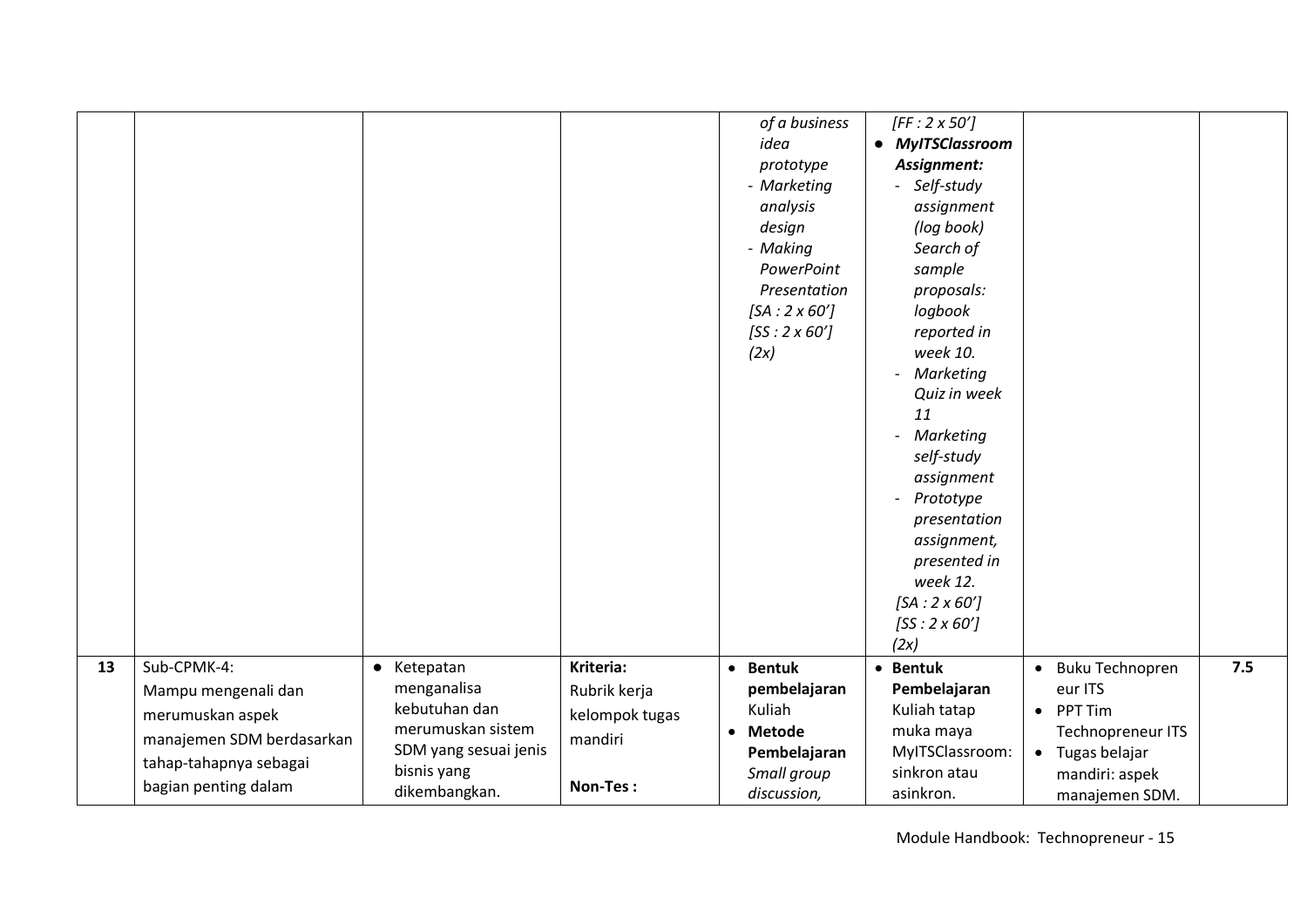|    | mencapai bisnis yang<br>reseliens yang diwujudkan<br>dalam simulasi untuk dalam<br>membangun rasa tanggung<br>jawab tim yang<br>mengedepankan etika bisnis.<br>LLO 4:<br>Able to recognize and<br>formulate aspects of HR<br>management based on its<br>stages as an important part of<br>achieving a resilient business<br>which is manifested in<br>simulations to build a sense of<br>team responsibility that<br>prioritise business ethics. | • Accuracy in analyzing<br>needs and formulating<br>HR systems according<br>to the type of business<br>being developed. | Observasi & unjuk<br>kerja menyusun<br>kebutuhan SDM<br>Criteria:<br>Independent group<br>assignment rubric<br><b>Non-Test:</b><br>Observation &<br>performance to<br>compile HR needs | collaborative<br>learning,<br>presentasi.<br>$[TM: 1 \times 50']$<br>• Learning<br>format<br>Lecture<br>• Learning<br><b>Method</b><br>Small group<br>discussion,<br>collaborative<br>learning,<br>presentation.<br>$[FF:1 \times 50']$ | $[TM: 1 \times 50']$<br>• Metode<br>Pembelajaran:<br>Small group<br>discussion,<br>collaborative<br>learning,<br>presentasi.<br>$\bullet$ Tugas 5:<br>- Rancangan<br>SDM<br>- Menyusun PPT<br>• Learning format<br>Online lecture via<br>MyITSClassroom:<br>synchronous or<br>asynchronous.<br>$[FF:1 \times 50']$<br>• Learning<br><b>Method</b><br>Small group<br>discussion,<br>collaborative<br>learning,<br>presentation.<br>• Assignment 5:<br>- HR plan<br>- Making PPT | <b>ITS Technopreneur</b><br>$\bullet$<br><b>Book</b><br>• ITS Technopreneur<br>Team's PPT<br>Self study<br>$\bullet$<br>assignment: HR<br>management<br>aspects. |     |
|----|--------------------------------------------------------------------------------------------------------------------------------------------------------------------------------------------------------------------------------------------------------------------------------------------------------------------------------------------------------------------------------------------------------------------------------------------------|-------------------------------------------------------------------------------------------------------------------------|----------------------------------------------------------------------------------------------------------------------------------------------------------------------------------------|-----------------------------------------------------------------------------------------------------------------------------------------------------------------------------------------------------------------------------------------|--------------------------------------------------------------------------------------------------------------------------------------------------------------------------------------------------------------------------------------------------------------------------------------------------------------------------------------------------------------------------------------------------------------------------------------------------------------------------------|------------------------------------------------------------------------------------------------------------------------------------------------------------------|-----|
| 14 | Sub-CPMK5:<br>Mampu mengenali dan<br>merumuskan aspek operasi<br>dan mampu menyusun                                                                                                                                                                                                                                                                                                                                                              | • Ketepatan<br>menganalisa dan<br>merumuskan<br>kebutuhan aspek                                                         | Kriteria:<br>Rubrik kerja<br>kelompok tugas<br>mandiri                                                                                                                                 | • Bentuk<br>pembelajaran<br>Kuliah                                                                                                                                                                                                      | • Bentuk<br>Pembelajaran<br>Kuliah tatap<br>muka maya                                                                                                                                                                                                                                                                                                                                                                                                                          | <b>Buku Technopren</b><br>eur ITS<br><b>PPT Tim</b><br><b>Technopreneur ITS</b>                                                                                  | 7.5 |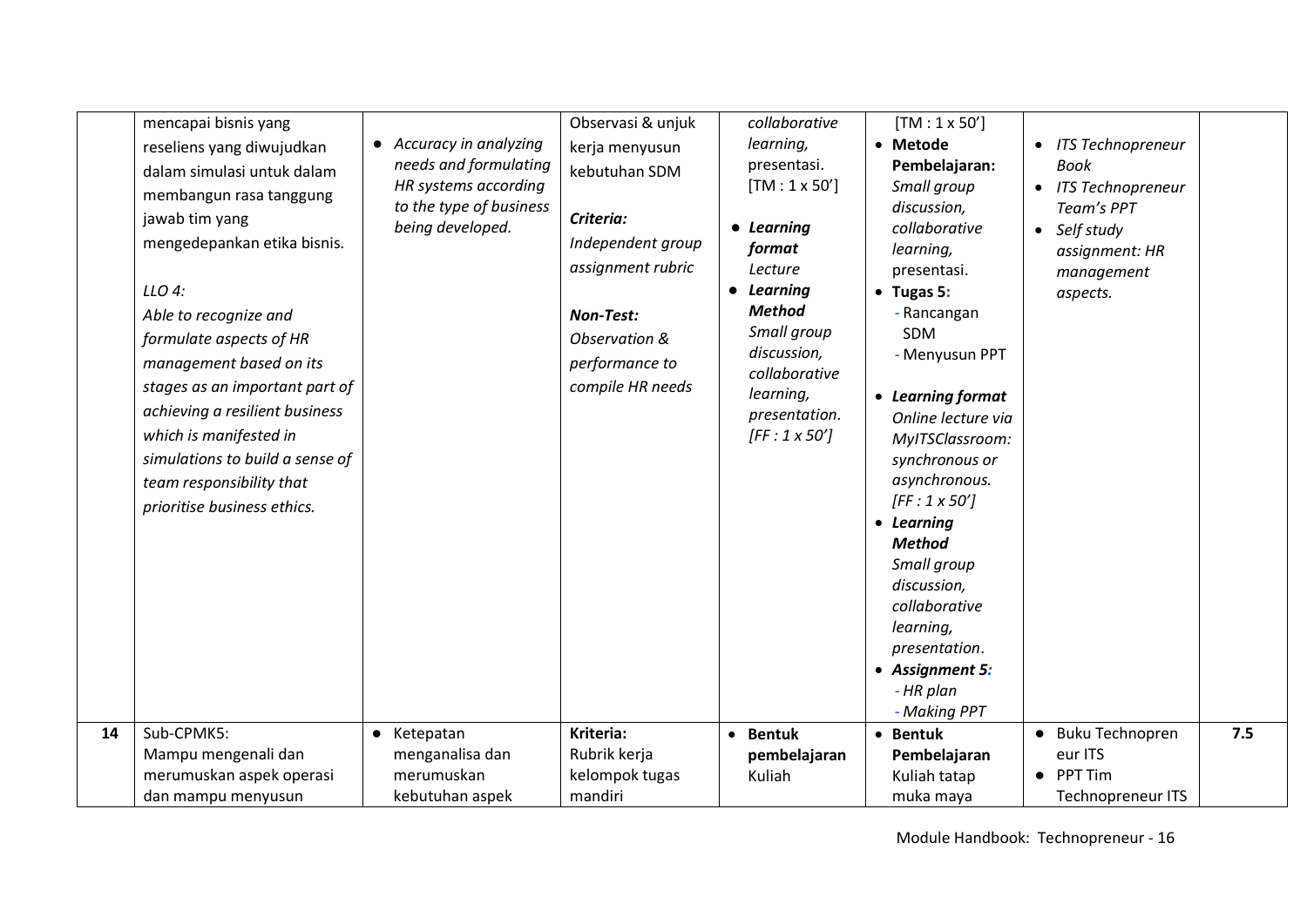| rencana keuangan dan<br>melakukan perhitungan yang<br>tepat dalam mengembangkan<br>rencana bisnis yang dapat<br>aplikasikan dalam proposal<br>bisnis.                                                                                      | $\bullet$              | manajemen operasi<br>sesuai jenis bisnis<br>yang akan<br>dikembangkan<br>Ketepatan menyusun<br>rencana kebutuhan<br>keuangan dan                                                                                                                                                                                        | Non-tes:<br>Observasi & unjuk<br>kerja; Menyusun<br>kebutuhan operasi<br>dan kebutuhan dan<br>perencanaan<br>keuangan serta                                                                                          | • Metode<br>Pembelajaran<br>Small group<br>discussion,<br>collaborative<br>learning,<br>presentasi.                                                                                                                                                                                     | MyITSClassroom:<br>sinkron atau<br>asinkron.<br>• Metode<br>Pembelajaran:<br>Small group<br>discussion,                                                                                                                                                                                                                                                                                                                       | $\bullet$<br>$\bullet$ | Tugas belajar<br>mandiri: aspek<br>manajemen<br>operasi dan<br>keuangan.<br><b>ITS Technopreneur</b>                                   |  |
|--------------------------------------------------------------------------------------------------------------------------------------------------------------------------------------------------------------------------------------------|------------------------|-------------------------------------------------------------------------------------------------------------------------------------------------------------------------------------------------------------------------------------------------------------------------------------------------------------------------|----------------------------------------------------------------------------------------------------------------------------------------------------------------------------------------------------------------------|-----------------------------------------------------------------------------------------------------------------------------------------------------------------------------------------------------------------------------------------------------------------------------------------|-------------------------------------------------------------------------------------------------------------------------------------------------------------------------------------------------------------------------------------------------------------------------------------------------------------------------------------------------------------------------------------------------------------------------------|------------------------|----------------------------------------------------------------------------------------------------------------------------------------|--|
| LLO 5:<br>Able to recognize and<br>formulate aspects of<br>operations and be able to<br>compile financial plans and<br>carry out appropriate<br>calculations in developing<br>business plans that can be<br>applied in business proposals. | $\bullet$<br>$\bullet$ | melakukan<br>perhitungan<br>keuntungan (profit<br>usaha).<br>Accuracy in analyzing<br>and formulating the<br>needs for operational<br>management aspects<br>according to the type<br>of business that is<br>being developed.<br>Accuracy in planning<br>financial needs and<br>calculating profit<br>(business profit). | pencatatannya.<br>Criteria:<br>Independent group<br>assignment rubric<br>Non-test:<br>Observation &<br>performance;<br>Compiling<br>operating<br>requirements and<br>needs and financial<br>planning and<br>records. | $[TM: 1 \times 50']$<br>$[BM: 1 \times 60']$<br>$[PT: 1 \times 60']$<br>• Learning<br>format<br>Lecture<br>• Learning<br><b>Method</b><br>Small group<br>discussion,<br>collaborative<br>learning,<br>presentation.<br>$[FF:1 \times 50']$<br>$[SA:1 \times 60']$<br>$[SS:1\times 60']$ | collaborative<br>learning,<br>presentasi.<br>• Tugas Belajar<br>Mandiri: aspek<br>operasi dan<br>keuangan.<br>$[TM: 1 \times 50']$<br>$[BM:1 \times 60']$<br>$[PT: 1 \times 60']$<br>• Learning format<br>Online lecture via<br>MyITSClassroom:<br>synchronous or<br>asynchronous.<br>• Learning<br><b>Method</b><br>Small group<br>discussion,<br>collaborative<br>learning,<br>presentation.<br>• Self-Study<br>Assignment: |                        | <b>Book</b><br>• ITS Technopreneur<br>Team's PPT<br>• Self study<br>assignment:operat<br>ional and financial<br>management<br>aspects. |  |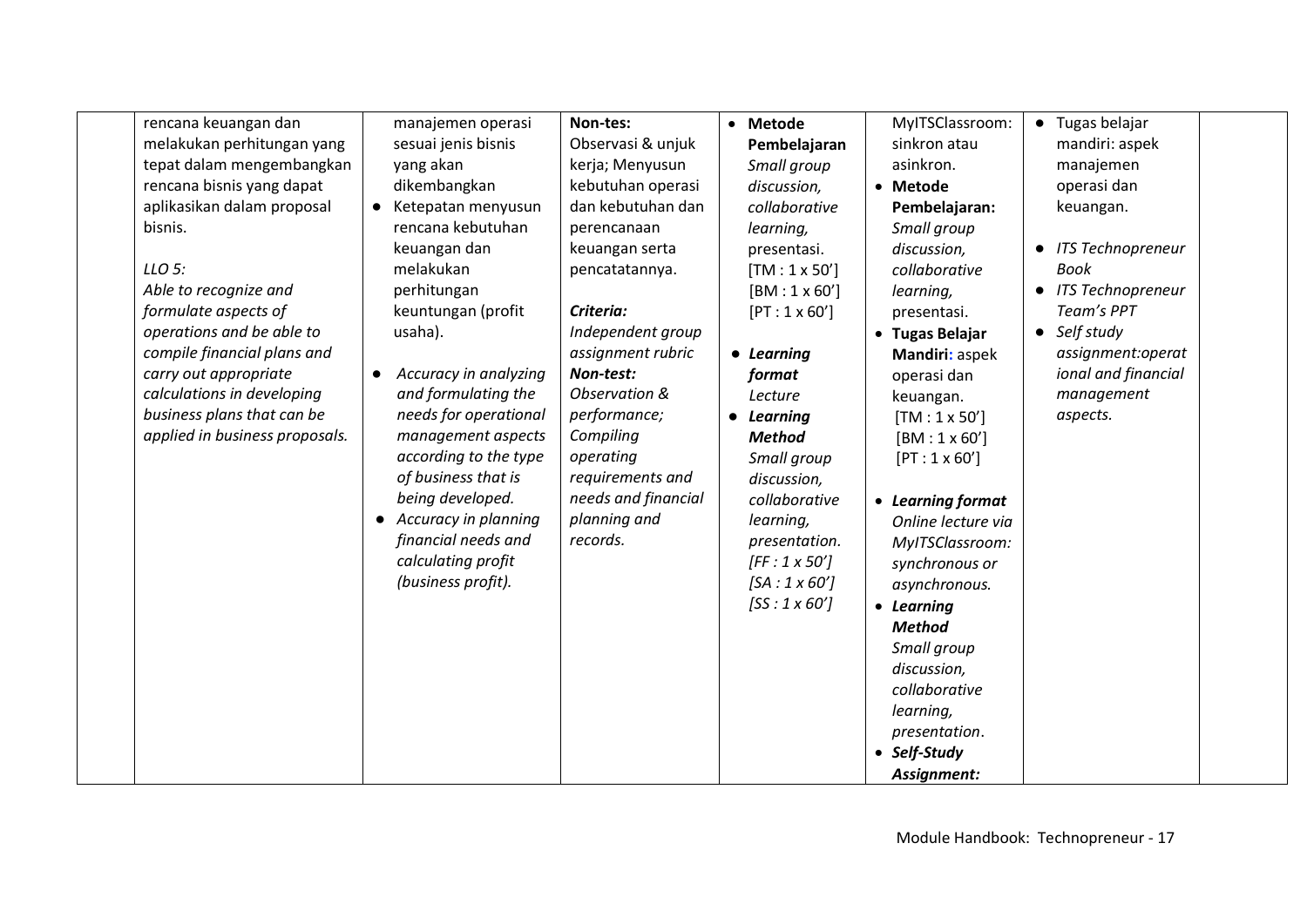|                                                                                                                                                                                                                         |                                                                                                                                                                                                          |                                                                                                                                                                                                                                                                                                                                                                                                                                                   |                                                                                                                                                                                                                                                                                                                                                                                                                                     | operational and<br>financial aspects.<br>$[FF:1 \times 50']$<br>$[SA:1 \times 60']$<br>$[SS:1\times60']$                                                                                                                                                                                                                                                                                                                                  |                                                                                                                                                                                          |    |
|-------------------------------------------------------------------------------------------------------------------------------------------------------------------------------------------------------------------------|----------------------------------------------------------------------------------------------------------------------------------------------------------------------------------------------------------|---------------------------------------------------------------------------------------------------------------------------------------------------------------------------------------------------------------------------------------------------------------------------------------------------------------------------------------------------------------------------------------------------------------------------------------------------|-------------------------------------------------------------------------------------------------------------------------------------------------------------------------------------------------------------------------------------------------------------------------------------------------------------------------------------------------------------------------------------------------------------------------------------|-------------------------------------------------------------------------------------------------------------------------------------------------------------------------------------------------------------------------------------------------------------------------------------------------------------------------------------------------------------------------------------------------------------------------------------------|------------------------------------------------------------------------------------------------------------------------------------------------------------------------------------------|----|
| 15-16 Sub-CPMK6:<br>Mampu menyusun proposal<br>business plan yang menarik<br>dan mampu mempersuasif<br>pihak investor.<br>LLO 6:<br>Able to compile attractive<br>business plan proposals and<br>to persuade investors. | Ketepatan menyusun<br>proposal bisnis plan yang<br>mampu menarik<br>perhatian pihak investor.<br>The accuracy in preparing<br>a business plan proposal<br>that can attract the<br>attention of investors | Kriteria:<br>Rubrik 5: Proposal<br><b>Bisnis (Business</b><br>Plan)<br>Non-tes:<br>Observasi & unjuk<br>kerja; Presentasi<br>kelompok dengan<br>mengedepanka n<br>prinsip komunikasi<br>bisnis (efektif dan<br>persuasi).<br>Criteria:<br>Rubric 5: Business<br>Proposal.<br>Non-test:<br>Observation &<br>performance; Group<br>presentations<br>emphasizing the<br>principles of<br>business<br>communication<br>(effective and<br>persuasive). | • Bentuk<br>pembelajaran<br>Kuliah<br>• Metode<br>Pembelajaran<br>Small group<br>discussion,<br>collaborative<br>learning,<br>presentasi.<br>$[TM: 2 \times 50']$<br>$[BM:2 \times 60']$<br>$[PT:2 \times 60']$<br>• Learning<br>format<br>Lecture<br>• Learning<br><b>Method</b><br>Small group<br>discussion,<br>collaborative<br>learning,<br>presentation.<br>$[FF:2 \times 50']$<br>$[SA:2 \times 60']$<br>$[SS:2 \times 60']$ | • Bentuk<br>Pembelajaran<br>Kuliah tatap<br>muka maya<br>MyITSClassroom:<br>sinkron atau<br>asinkron.<br>• Metode<br>Pembelajaran:<br>Small group<br>discussion,<br>collaborative<br>learning,<br>presentasi.<br>$[TM: 1 \times 50']$<br>• Tugas 6:<br>- Tugas<br>presentasi<br>akhir proposal<br>bisnis<br>Menyusun<br>PPT<br>$[BM: 1 \times 60']$<br>$[PT: 1 \times 60']$<br>• Learning format<br>Online lecture via<br>MyITSClassroom: | <b>Buku Technopren</b><br>$\bullet$<br>eur ITS<br>PPT Tim<br>$\bullet$<br><b>Technopreneur ITS</b><br>• ITS Technopreneur<br>Book<br><b>ITS Technopreneur</b><br>$\bullet$<br>Team's PPT | 30 |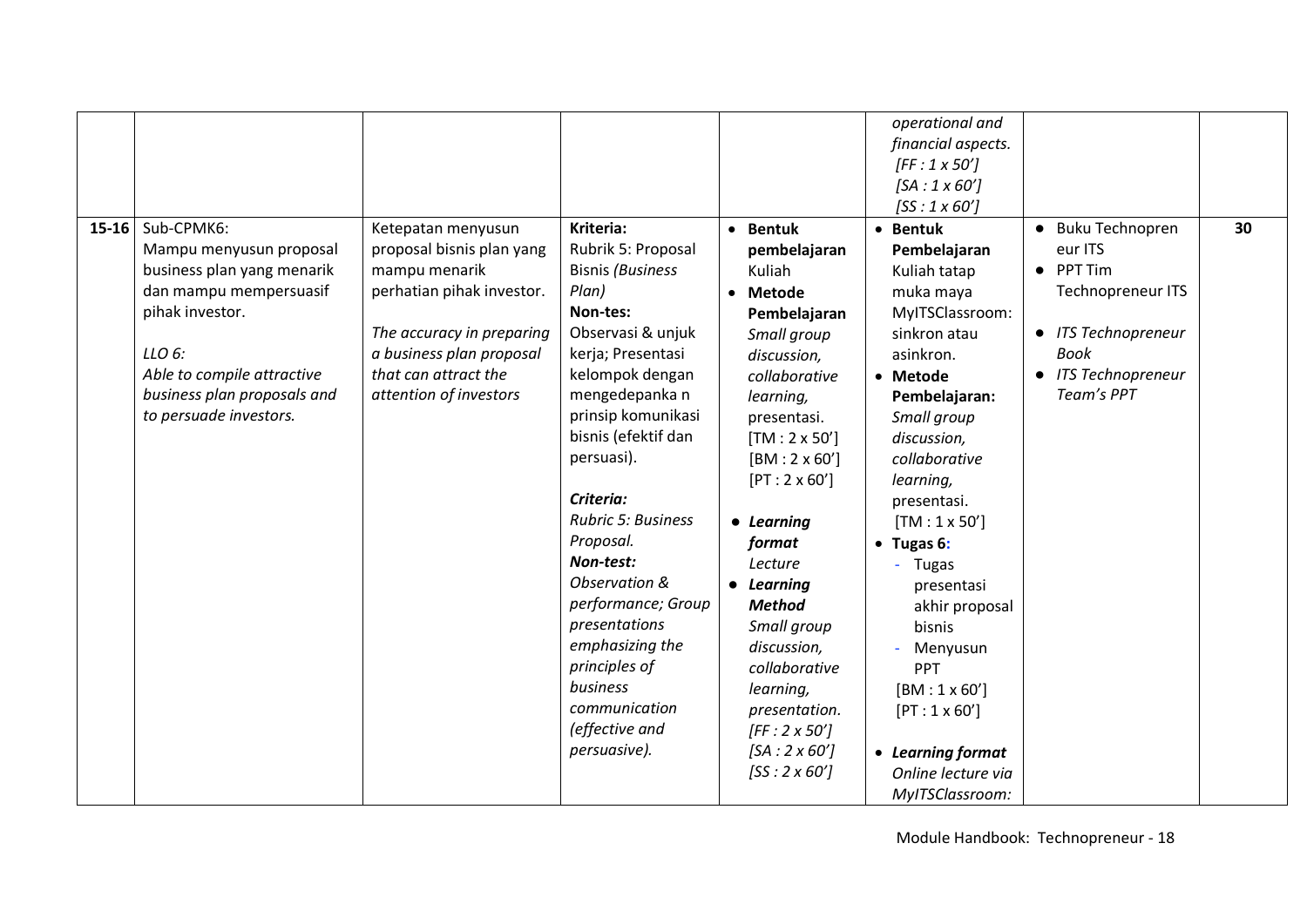| synchronous or      |
|---------------------|
| asynchronous.       |
| • Learning          |
| <b>Method</b>       |
| Small group         |
| discussion,         |
| collaborative       |
| learning,           |
| presentation.       |
| $[FF:1 \times 50']$ |
| • Assignment 6:     |
| - Final             |
| presentation        |
| of business         |
| proposal            |
| - Making PPT        |
| $[SA:1 \times 60']$ |
| $[SS:1\times 60']$  |

**TM**=Tatap Muka, **PT**=Penugasan Terstuktur, **BM**=Belajar Mandiri. *FF = Face to Face, SA = Structured Assignment, SS = Self Study.*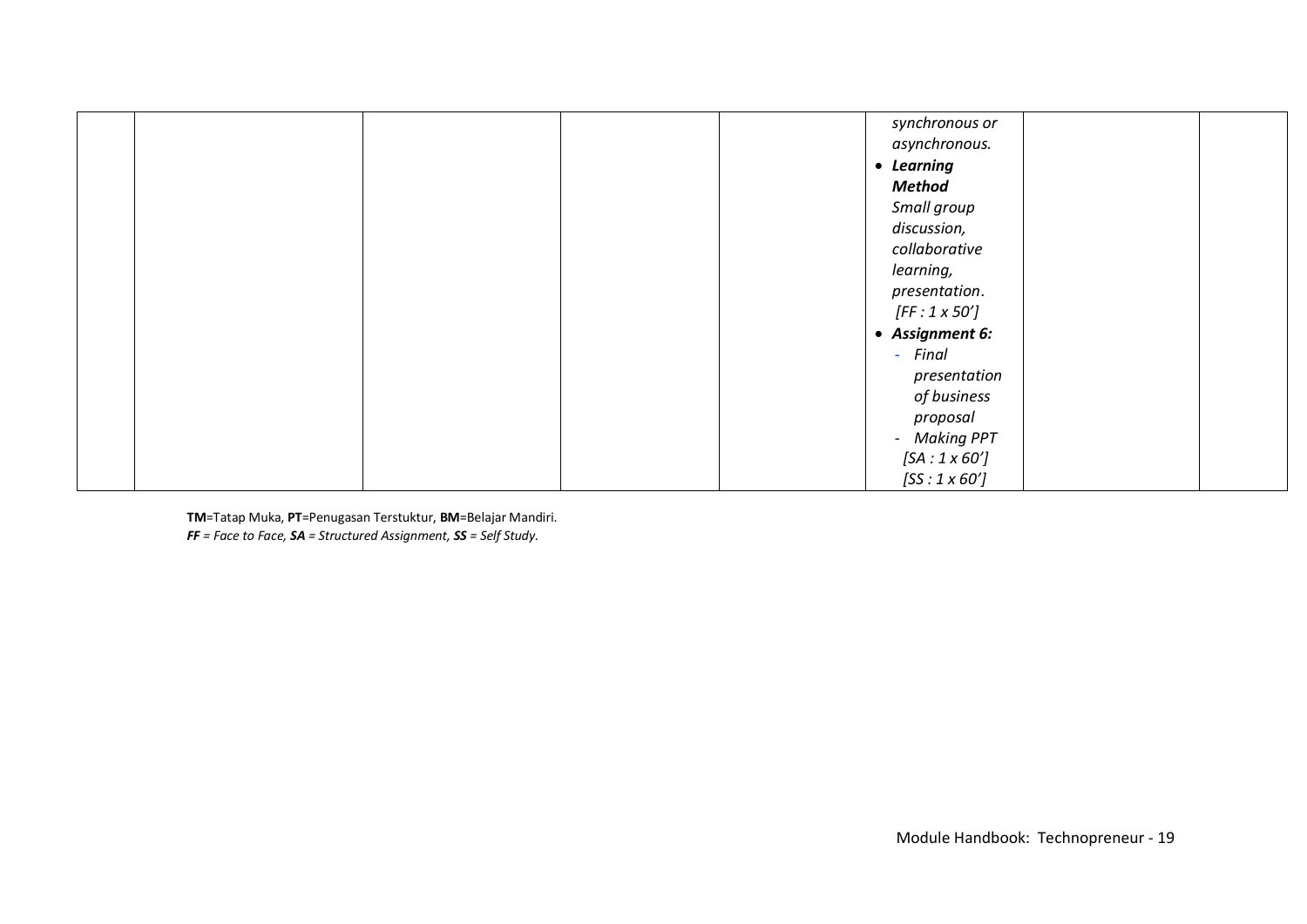## **II. Rencana Asesmen & Evaluasi (RAE) / Assessment & Evaluation Plan**

| Kode/code:<br>EB184302<br><b>OTORISASI</b><br>Penyusun RA & E<br><b>AUTHORIZATION</b><br><b>Compiler A&amp;EP</b><br>M.Sc<br><b>Mg</b><br>Sub CP-MK / |                                                                                                                                                                                                                                             | <b>ENGINEERING - FTEIC ITS</b><br><b>Course: Technopreneur</b><br>Bobot sks/credits (T/P): 2/0<br>Lienggar Rahadiantino, S.E., | <b>ASSESSMENT &amp; EVALUATION PLAN</b><br><b>BACHELOR DEGREE PROGRAM OF BIOMEDICAL</b><br><b>Rumpun MK: ITS Compulsory</b><br><b>Course Cluster: ITS Compulsory</b><br><b>Koordinator RMK</b><br><b>Course Cluster Coordinator</b><br>M. Hilman Fatoni, S.T., M.T.                                                                                                                                                                                       | RA&<br>Е<br>Write<br><b>Doc Code</b><br>Smt: VI<br><b>Ka DEP</b><br><b>Head of</b><br><b>DEP</b><br><b>Dr. Achmad</b><br>Arifin, S.T.,<br>M.Eng. |    |  |  |
|-------------------------------------------------------------------------------------------------------------------------------------------------------|---------------------------------------------------------------------------------------------------------------------------------------------------------------------------------------------------------------------------------------------|--------------------------------------------------------------------------------------------------------------------------------|-----------------------------------------------------------------------------------------------------------------------------------------------------------------------------------------------------------------------------------------------------------------------------------------------------------------------------------------------------------------------------------------------------------------------------------------------------------|--------------------------------------------------------------------------------------------------------------------------------------------------|----|--|--|
| ke/<br><b>Wee</b><br>$\boldsymbol{k}$<br>(1)                                                                                                          |                                                                                                                                                                                                                                             | <b>Lesson Learning</b><br><b>Outcomes (LLO)</b><br>(2)                                                                         |                                                                                                                                                                                                                                                                                                                                                                                                                                                           | <b>Bentuk Asesmen (Penilaian)</b><br><b>Form of Assessment</b><br>(3)                                                                            |    |  |  |
| $1 - 2$                                                                                                                                               | Sub-CPMK1:<br>Mampu<br>beradaptasi<br>dengan situasi<br>yang tidak pasti<br>dengan<br>merumuskan<br>desaian analisa<br>kelayakan.<br>LLO 1:<br>Able to adapt to<br>uncertain<br>situations by<br>mentioning and<br>formulating a<br>design. | menyebutkan dan<br>feasibility analysis                                                                                        | Non-tes:<br>Laporan hasil wawancara.<br>· Tugas 1a: analisa kekuatan/ potensi dari contoh<br>entrepeneur sukses<br>· Tugas 1b: menyusun ide bisnis (presentasi<br>kelompok).<br>Tes:<br>Presentasi kelompok.<br><b>Non-test:</b><br>Interview report<br>• Assignment 1a: analyising the strengths/potentials<br>of a successful entrepreneur.<br>• Assignment 1b: drafting a business idea (group<br>presentation).<br>Test:<br><b>Group presentation</b> |                                                                                                                                                  |    |  |  |
| $3 - 5$                                                                                                                                               | Sub-CPMK1:<br>Mampu<br>beradaptasi<br>dengan situasi                                                                                                                                                                                        |                                                                                                                                | Non-tes:<br>Tugas 2:                                                                                                                                                                                                                                                                                                                                                                                                                                      | Membuat analisa kelayakan melalui concept test.                                                                                                  | 15 |  |  |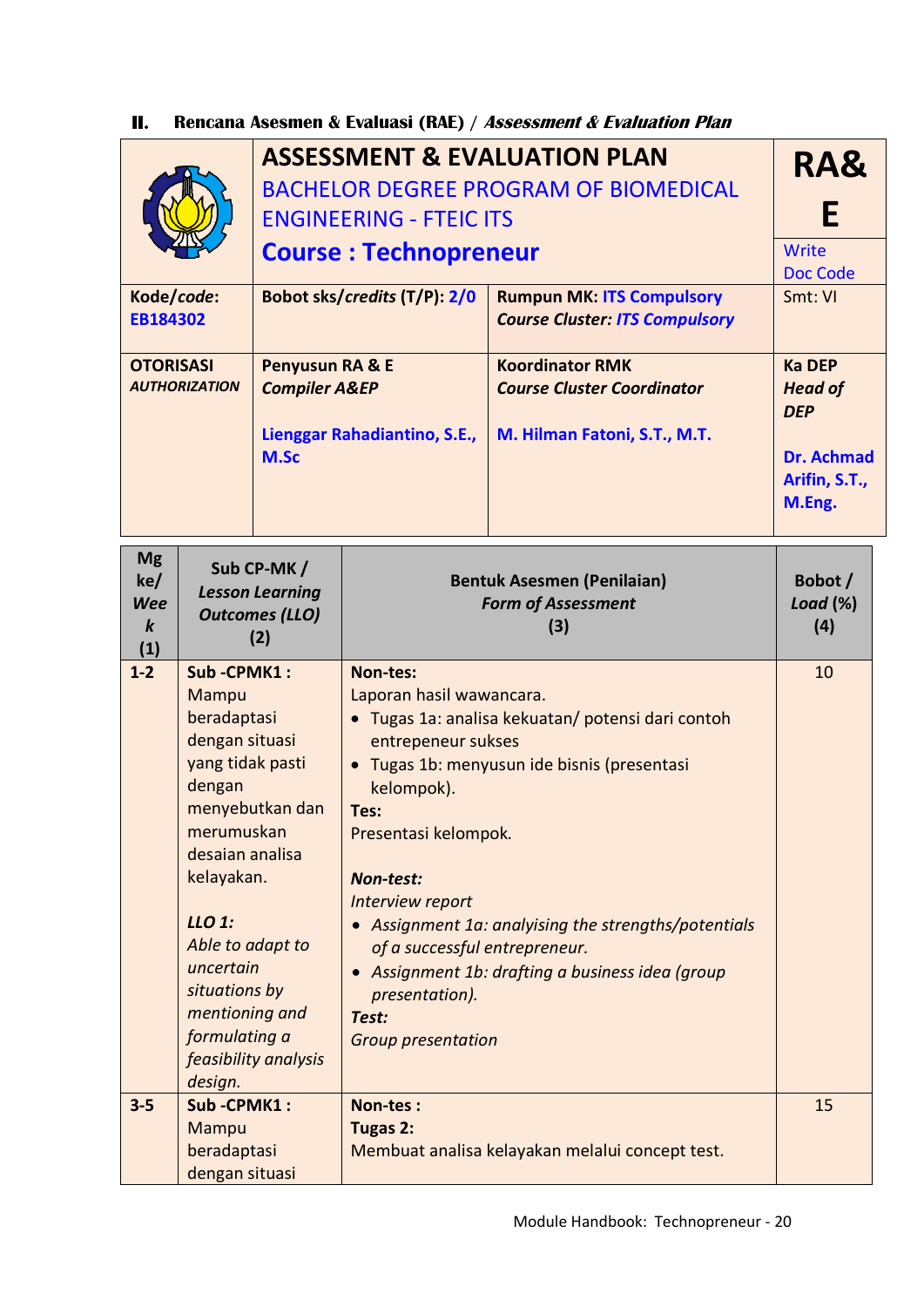|          | yang tidak pasti<br>dengan<br>menyebutkan dan<br>merumuskan<br>desaian analisa<br>kelayakan.<br>LLO 1:<br>Able to adapt to                                                                                                                                                                                                                                                                                              | <b>Non-Test:</b><br><b>Assignment 2:</b><br>Make a feasibility analysis through a concept test.                                                                                                                                                                                                                            |    |
|----------|-------------------------------------------------------------------------------------------------------------------------------------------------------------------------------------------------------------------------------------------------------------------------------------------------------------------------------------------------------------------------------------------------------------------------|----------------------------------------------------------------------------------------------------------------------------------------------------------------------------------------------------------------------------------------------------------------------------------------------------------------------------|----|
|          | uncertain<br>situations by<br>mentioning and<br>formulating a<br>feasibility analysis                                                                                                                                                                                                                                                                                                                                   |                                                                                                                                                                                                                                                                                                                            |    |
| $6-8$    | design.<br>Sub-CPMK2:<br>Mampu berinovasi<br>dan berkreasi<br>untuk<br>menghasilkan<br>rancangan bisnis<br>berbasis teknologi<br>yang berorientasi<br>pasar dengan<br>memanfaatkan<br><b>IPTEKS melalui</b><br>model bisnis.<br>LLO 2:<br>Able to innovate<br>and be creative to<br>produce market-<br>oriented<br>technology-based<br>business designs<br>by utilizing science<br>and technology<br>through a business | Non-tes:<br>Observasi & unjuk kerja; presentasi kelompok.<br>$\bullet$ Tugas 3:<br>- Presentasi kelompok membuat desain BMC.<br>- Menyusun PPT<br><b>Non-test:</b><br>Observation & performance; group presentation.<br><b>Assignment 3:</b><br>- Group presentation making BMC design<br>- Making PowerPoint Presentation | 15 |
| $9 - 12$ | model.<br>Sub-CPMK3:<br>Mampu mengenali<br>dan merumuskan<br>model pemasaran<br>melalui<br>pendekatan                                                                                                                                                                                                                                                                                                                   | Tes:<br>Kuis (minggu 11) Materi marketing<br>Nontes: Observasi, unjuk kerja, penelusuran contoh<br>proposal, rancangan marketing, prototype.<br>Tugas 4:<br>- Pemaparan prototype ide bisnis secara visual                                                                                                                 | 15 |
|          |                                                                                                                                                                                                                                                                                                                                                                                                                         |                                                                                                                                                                                                                                                                                                                            |    |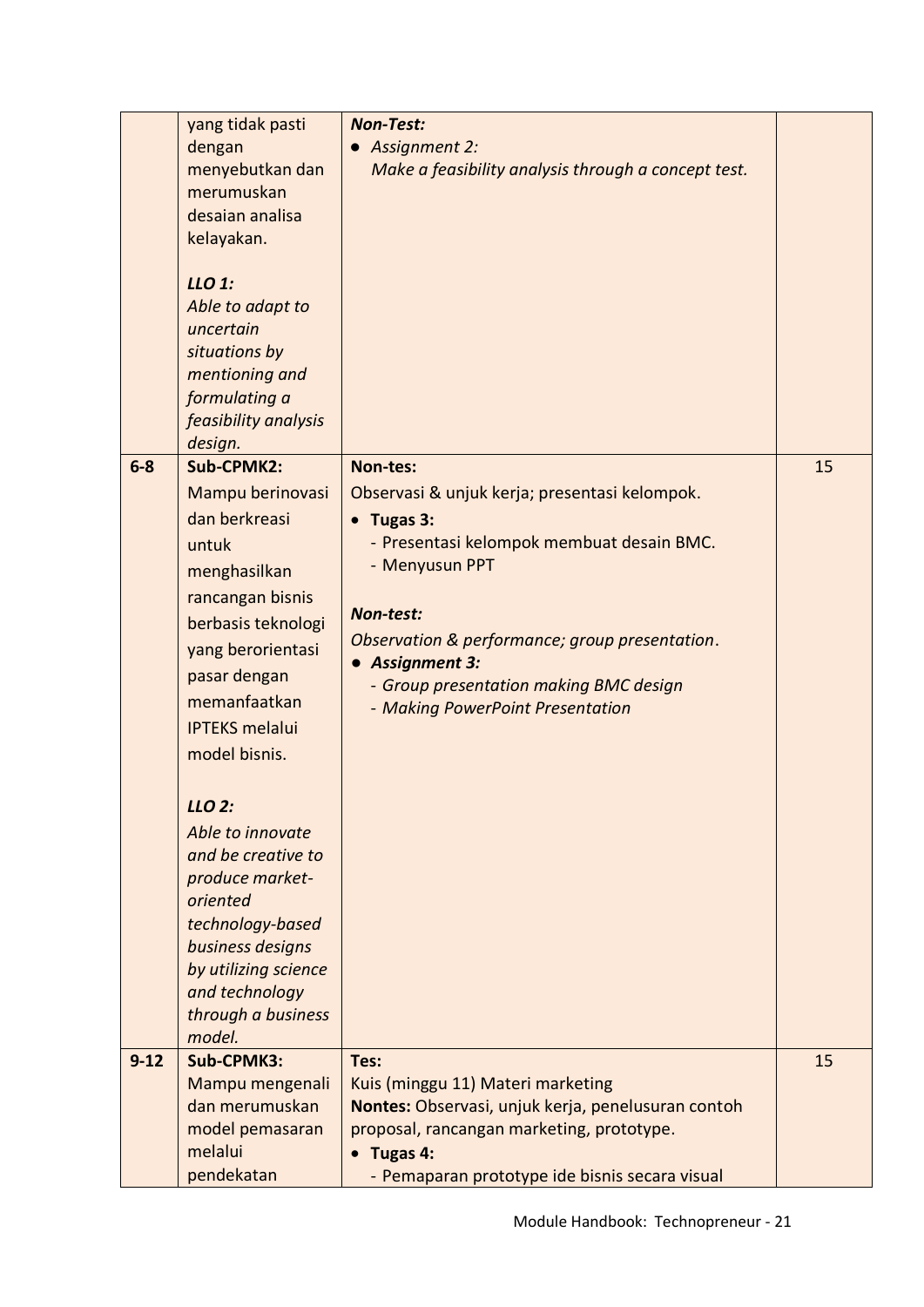|    | strategi<br>pemasaran<br>berdasarkan<br>tahap-tahapnya<br>yang diwujudkan<br>dalam simulasi<br>untuk dalam<br>membangun rasa<br>tanggung jawab<br>tim yang<br>mengedepankan<br>etika bisnis.<br>LLO 3:<br>Able to recognize<br>and formulate<br>marketing models<br>through a<br>marketing strategy<br>approach based on<br>the stages that are<br>manifested in<br>simulations to<br>build a sense of<br>team responsibility<br>that promotes<br>business ethics. | - Rancangan analisa marketing<br>- Menyusun PPT<br>• MyITSClassroom<br><b>Tugas:</b><br>- Tugas belajar mandiri (log book) Penelusuran<br>contoh proposal: logbook dilaporkan di minggu<br>ke-10.<br>- Kuis marketing di minggu ke-11<br>- Tugas belajar mandiri marketing<br>- Tugas Presentasi Prototype di presentasikan di<br>minggu 12.<br>Test:<br>Quiz (week 11). Materials: marketing.<br><b>Non-test</b> Observation, performance, search of proposal<br>example, marketing design, prototypes.<br>• Assignment 4:<br>- Visual presentation of a business idea prototype<br>- Marketing analysis design<br>- Making PowerPoint Presentation<br>• MyITSClassroom<br><b>Assignment:</b><br>- Self-study assignment (log book) Search of<br>sample proposals: logbook reported in week 10.<br>- Marketing Quiz in week 11<br>- Marketing self-study assignment<br>- Prototype presentation assignment, presented in<br>week 12. |     |
|----|--------------------------------------------------------------------------------------------------------------------------------------------------------------------------------------------------------------------------------------------------------------------------------------------------------------------------------------------------------------------------------------------------------------------------------------------------------------------|---------------------------------------------------------------------------------------------------------------------------------------------------------------------------------------------------------------------------------------------------------------------------------------------------------------------------------------------------------------------------------------------------------------------------------------------------------------------------------------------------------------------------------------------------------------------------------------------------------------------------------------------------------------------------------------------------------------------------------------------------------------------------------------------------------------------------------------------------------------------------------------------------------------------------------------|-----|
| 13 | Sub-CPMK-4:<br>Mampu mengenali<br>dan merumuskan<br>aspek manajemen<br>SDM berdasarkan<br>tahap-tahapnya<br>sebagai bagian<br>penting dalam<br>mencapai bisnis<br>yang reseliens<br>yang diwujudkan<br>dalam simulasi<br>untuk dalam<br>membangun rasa<br>tanggung jawab                                                                                                                                                                                           | Non-Tes:<br>Observasi & unjuk kerja menyusun kebutuhan SDM.<br>$\bullet$ Tugas 5:<br>- Rancangan SDM<br>- Menyusun PPT<br><b>Non-Test:</b><br>Observation & performance to compile HR needs.<br>• Assignment 5:<br>- HR plan<br>- Making PPT                                                                                                                                                                                                                                                                                                                                                                                                                                                                                                                                                                                                                                                                                          | 7.5 |
|    | tim yang                                                                                                                                                                                                                                                                                                                                                                                                                                                           |                                                                                                                                                                                                                                                                                                                                                                                                                                                                                                                                                                                                                                                                                                                                                                                                                                                                                                                                       |     |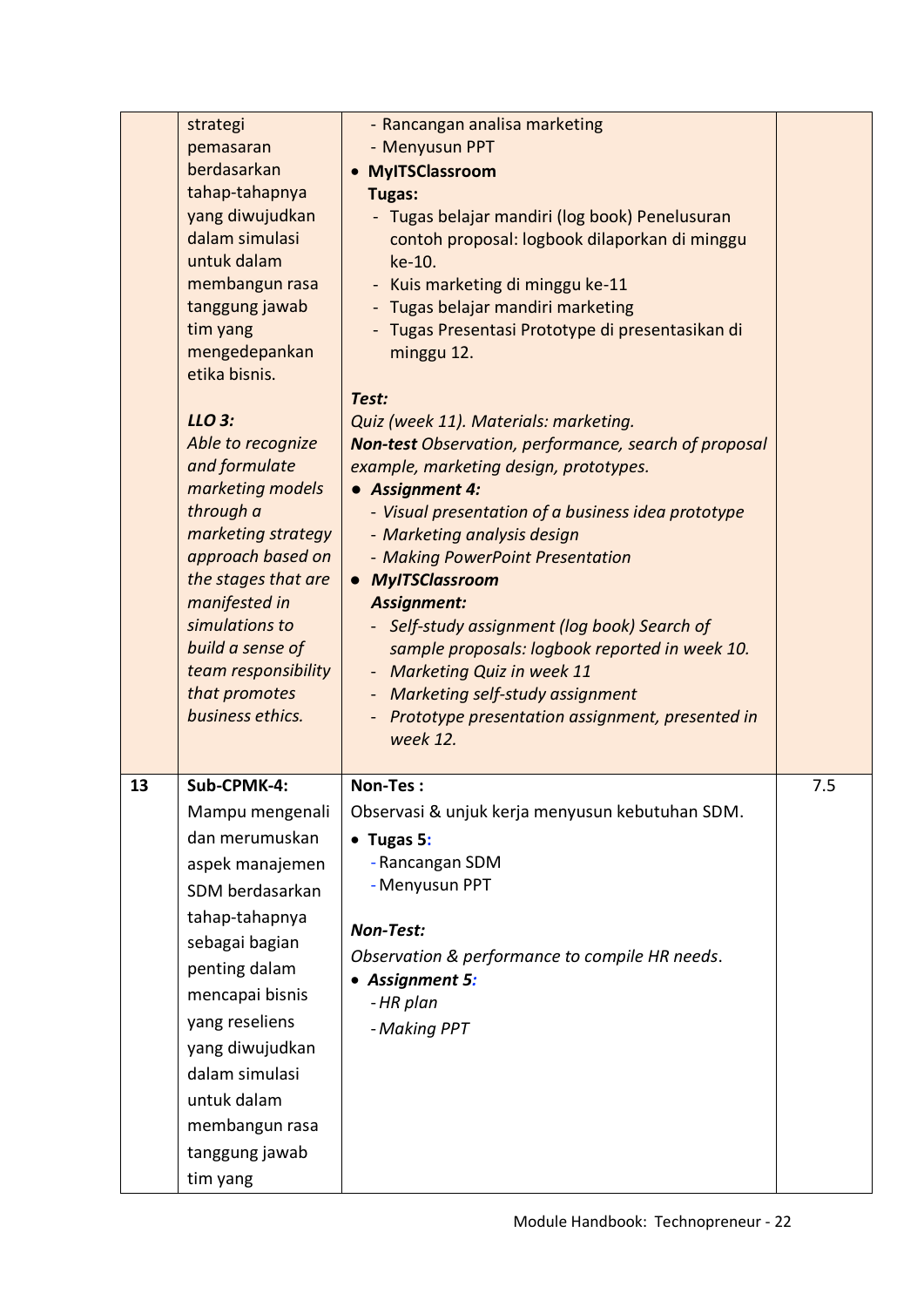|    | mengedepankan       |                                                      |     |
|----|---------------------|------------------------------------------------------|-----|
|    | etika bisnis.       |                                                      |     |
|    |                     |                                                      |     |
|    | LLO 4:              |                                                      |     |
|    |                     |                                                      |     |
|    | Able to recognize   |                                                      |     |
|    | and formulate       |                                                      |     |
|    | aspects of HR       |                                                      |     |
|    | management          |                                                      |     |
|    | based on its stages |                                                      |     |
|    | as an important     |                                                      |     |
|    | part of achieving a |                                                      |     |
|    | resilient business  |                                                      |     |
|    |                     |                                                      |     |
|    | which is            |                                                      |     |
|    | manifested in       |                                                      |     |
|    | simulations to      |                                                      |     |
|    | build a sense of    |                                                      |     |
|    | team responsibility |                                                      |     |
|    | that prioritise     |                                                      |     |
|    | business ethics.    |                                                      |     |
| 14 | Sub-CPMK5:          | Non-tes:                                             | 7.5 |
|    | Mampu mengenali     | Observasi & unjuk kerja; Menyusun kebutuhan operasi  |     |
|    | dan merumuskan      | dan kebutuhan dan perencanaan keuangan serta         |     |
|    | aspek operasi dan   | pencatatannya.                                       |     |
|    | mampu menyusun      | • Tugas Belajar Mandiri: aspek operasi dan keuangan. |     |
|    | rencana keuangan    |                                                      |     |
|    | dan melakukan       | Non-test:                                            |     |
|    |                     |                                                      |     |
|    | perhitungan yang    | Observation & performance; Compiling operating       |     |
|    | tepat dalam         | requirements and needs and financial planning and    |     |
|    | mengembangkan       | records.                                             |     |
|    | rencana bisnis      | • Self-Study Assignment: operational and financial   |     |
|    | yang dapat          | aspects.                                             |     |
|    | aplikasikan dalam   |                                                      |     |
|    | proposal bisnis.    |                                                      |     |
|    |                     |                                                      |     |
|    | LLO 5:              |                                                      |     |
|    | Able to recognize   |                                                      |     |
|    | and formulate       |                                                      |     |
|    | aspects of          |                                                      |     |
|    | operations and be   |                                                      |     |
|    | able to compile     |                                                      |     |
|    | financial plans and |                                                      |     |
|    | carry out           |                                                      |     |
|    | appropriate         |                                                      |     |
|    | calculations in     |                                                      |     |
|    | developing          |                                                      |     |
|    | business plans that |                                                      |     |
|    |                     |                                                      |     |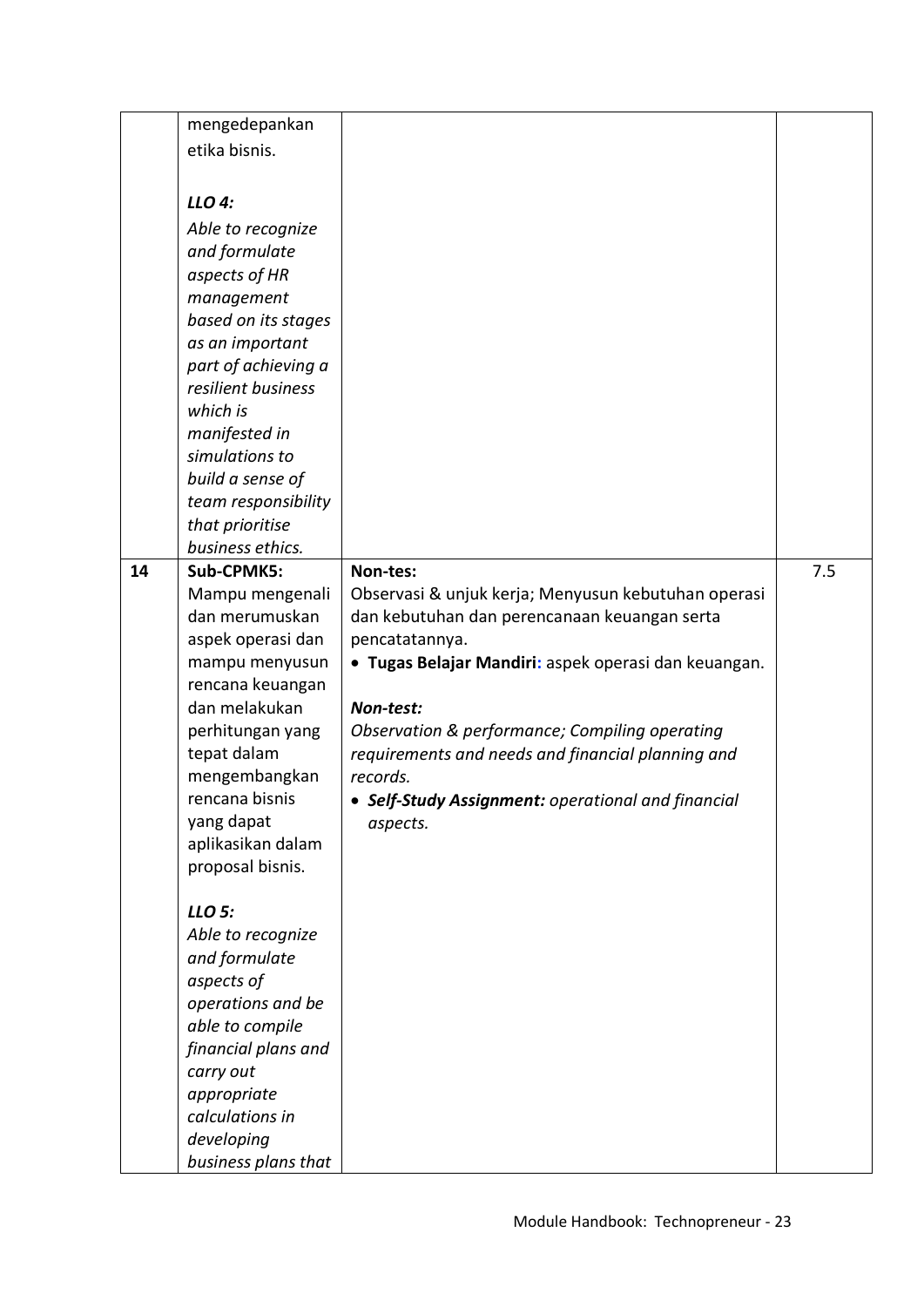|        | can be applied in   |                                                      |      |
|--------|---------------------|------------------------------------------------------|------|
|        | business            |                                                      |      |
|        | proposals.          |                                                      |      |
| $15 -$ | Sub-CPMK6:          | Non-tes:                                             | 30   |
| 16     | Mampu menyusun      | Observasi & unjuk kerja; Presentasi kelompok dengan  |      |
|        | proposal business   | mengedepankan prinsip komunikasi bisnis (efektif dan |      |
|        | plan yang menarik   | persuasi).                                           |      |
|        | dan mampu           | $\bullet$ Tugas 6:                                   |      |
|        | mempersuasif        | - Tugas presentasi akhir proposal bisnis             |      |
|        | pihak investor.     | Menyusun PPT                                         |      |
|        |                     |                                                      |      |
|        | LLO 6:              | Non-test:                                            |      |
|        | Able to compile     | Observation & performance; Group presentations       |      |
|        | attractive business | emphasizing the principles of business communication |      |
|        | plan proposals and  | (effective and persuasive).                          |      |
|        | to persuade         | • Assignment 6:                                      |      |
|        | <i>investors.</i>   | - Final presentation of business proposal            |      |
|        |                     | <b>Making PPT</b>                                    |      |
|        |                     | <b>Total bobot penilaian</b>                         | 100% |
|        |                     | <b>Total assessment load</b>                         |      |